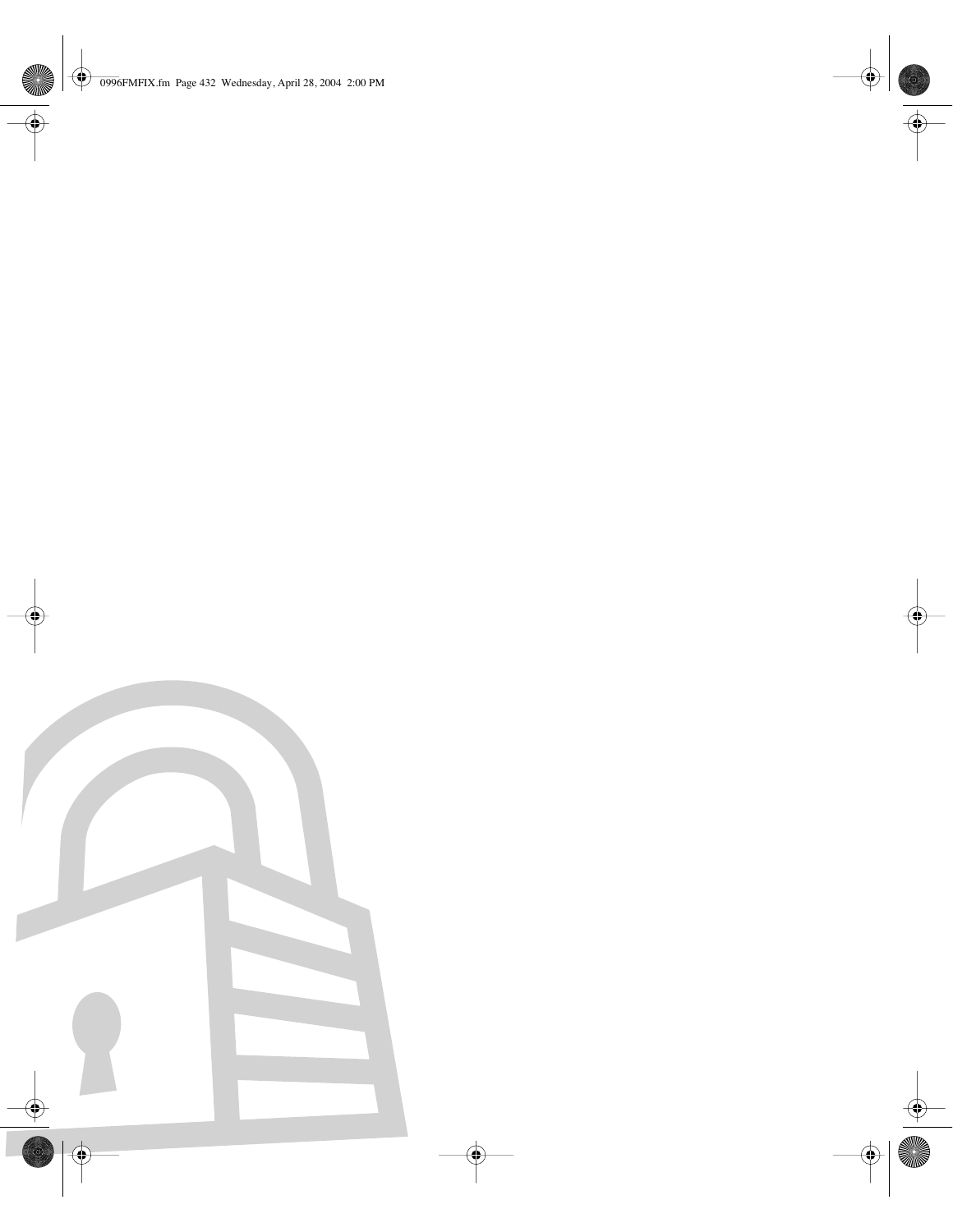### **INDEX**

### **Numerics**

**3DES, 130–131** limitations of, 132 strengths of, 131 **802.11b standard, 278** APs, associating, 304 enhancing security, 311–312 hacking tools *AirSNORT, 282, 288, 297, 310, 313, 316–317 NetStumbler, 313–315 packet sniffers, 315–316* SSIDs, 303–304 WEP, 302–306 *limitations of, 306*  **802.11g standard, 279, 282**

# **A**

**AAA, 115** accounting, 117–118 authentication, 116 authorization, 116 **aaa new-model command, 218** **acceptable use policies, 54–55** confidential information, 57 passwords, specifying criteria for, 57–58 prohibited activities, 59–62 **access control, 86 accounting, 117–118 ACLs, 89–90, 199** applying to vty ports, 227 deny statements, 94 grocery list analogy, 91–94 implicit deny statements, 196 limitations of, 95 lock and key, 199 permit statement, 205 static, 196 **active reconnaissance, 17 ad-hoc WLANs, 283 AES (Advanced Encryption Standard), 128, 232 AH (Authentication Header), 250 AirSNORT, 282, 288, 297, 310, 313, 316–317 all-in-one firewalls, implementing, 171 anomaly detection, 334**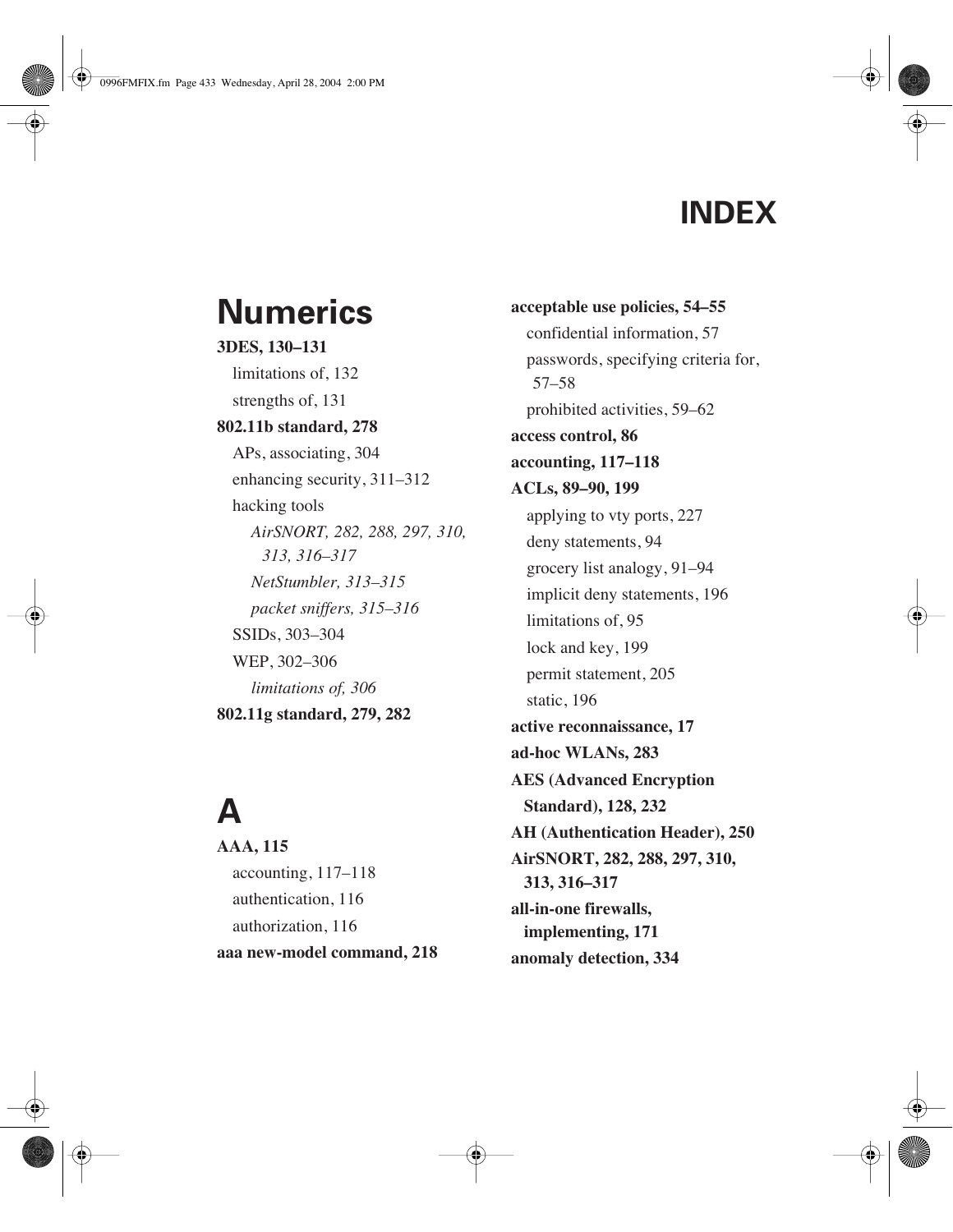**antennas, 290–291 applets (Java), blocking, 201 application level firewalls, 105 application specific monitoring, 200–201 applications** attacks, 28 for performing exploitation attacks, 357 **applying** crypto maps to interfaces, 268 passwords to console port, 227 **APs (access points)** antennas, 290–291 associating, 304 bandwidth limitations, 285 distance limitations, 285 misconfigured, 300–302 rogue APs, 298–300 SSIDs, 289, 303–304 **ARIN (American Registry for Internet Numbers), 100 ARP poisoning, 362 ARP proxy, disabling, 223 ARP spoofing attacks, 362 ASA (adaptive security algorithm), 170 assessing vulnerability, tools, 374–383 associating, 304**

**atomic signatures, 210 attacks** Cisco IOS IDS signatures, 211 covering tracks, 31–33 DoS, 358 *on WLANs, 297–298 ping-based, 360–361 preventing, 361–362 smurf, 360 SYN flood, 361* downstream liability, 160 enumerating, Microsoft Windows, 22–25 escalating privilege, 30–31 firewalking, 366 gaining access, 26 IP spoofing, 170, 356 *applications used, 357* land, 364 man-in-the-middle, 362 *ARP spoofing, 362* ping of death, 365 ping pong, 365 ping-based, 360 reconnaissance, 13 *active, 17 DNS, 16 DNS tools, 15–17 goals of, 13–15*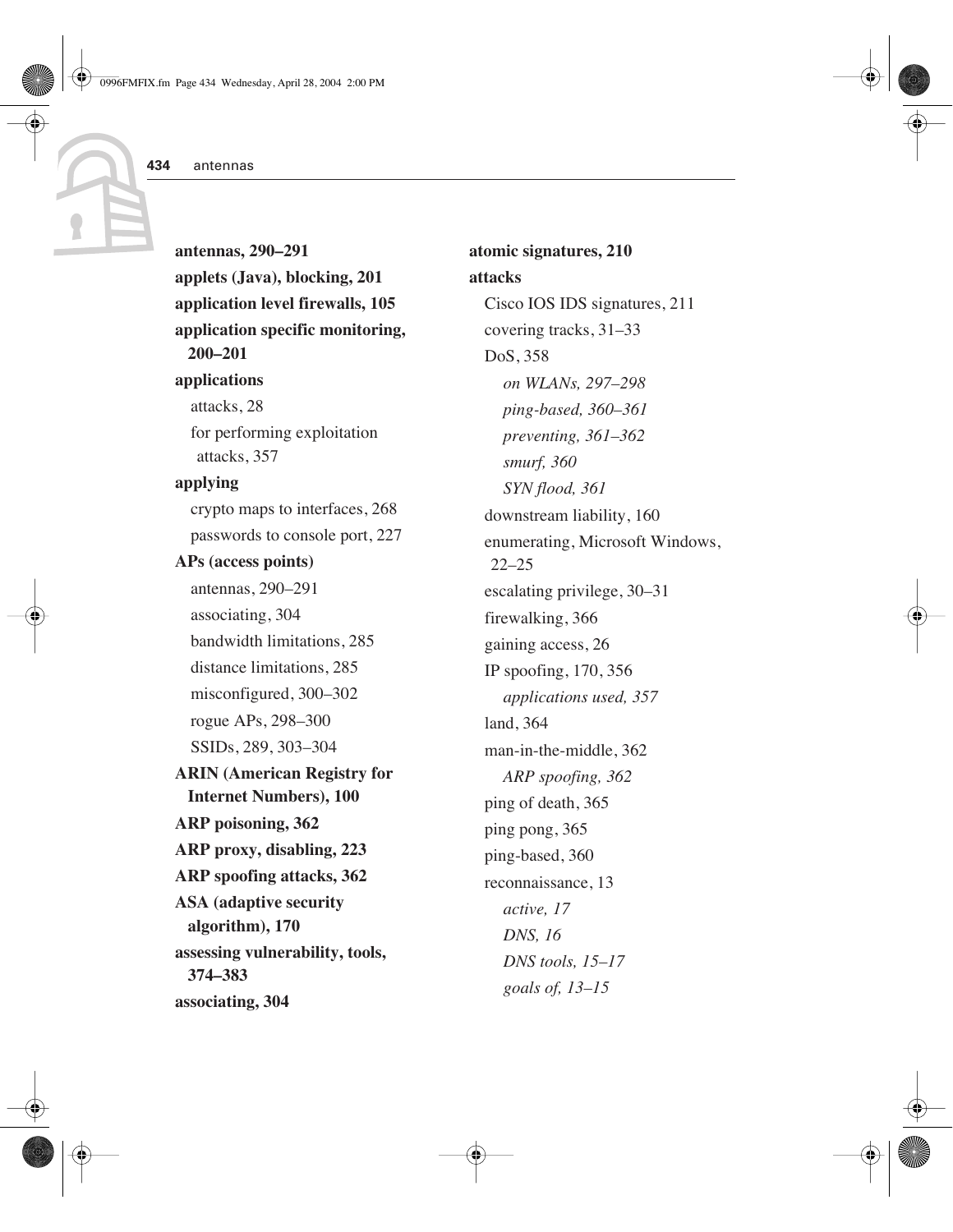scanning, 18–20 *get command, 21–22 vulnerability scanning, 22* session hijacking, 356 *applications used, 357* SYN flood, 365–366 *preventing, 219* targeted *misconfiguration attacks, 28–29 on applications, 28 on operating systems, 27 script attacks, 29–30* teardrop, 365 U.S. as source, 34 Xmas tree, 364 **authentication, 116, 134** local, TACACS+, 218 on IPSec VPNs, 246 per user, 199 RADIUS, 118–119 **authenticity of data, 132 authorization, 116** per user, 199 **automated attacks, 27**

### **B**

**back doors, 363** applications used, 31–33 **bandwidth, limitations on WLANs, 285–286 banners, configuring, 226–227 benefits of VPNs, 239–240 bit buckets, 107 black hole routes, 224 blocking Java applets, 201 brute force attacks, 41**

### **C**

**capturing core dumps, 220 carrier protocol, 247 CAs (Certificate Authorities), 261 case studies** DMZs, necessity of, 176–177 firewalls *deploying with mail server in DMZ, 181–184 deploying with mail servers, 178–180* **CBAC (Context-Based Access Control), 197–200** application specific monitoring, 200–201 communication session states,

tracking, 199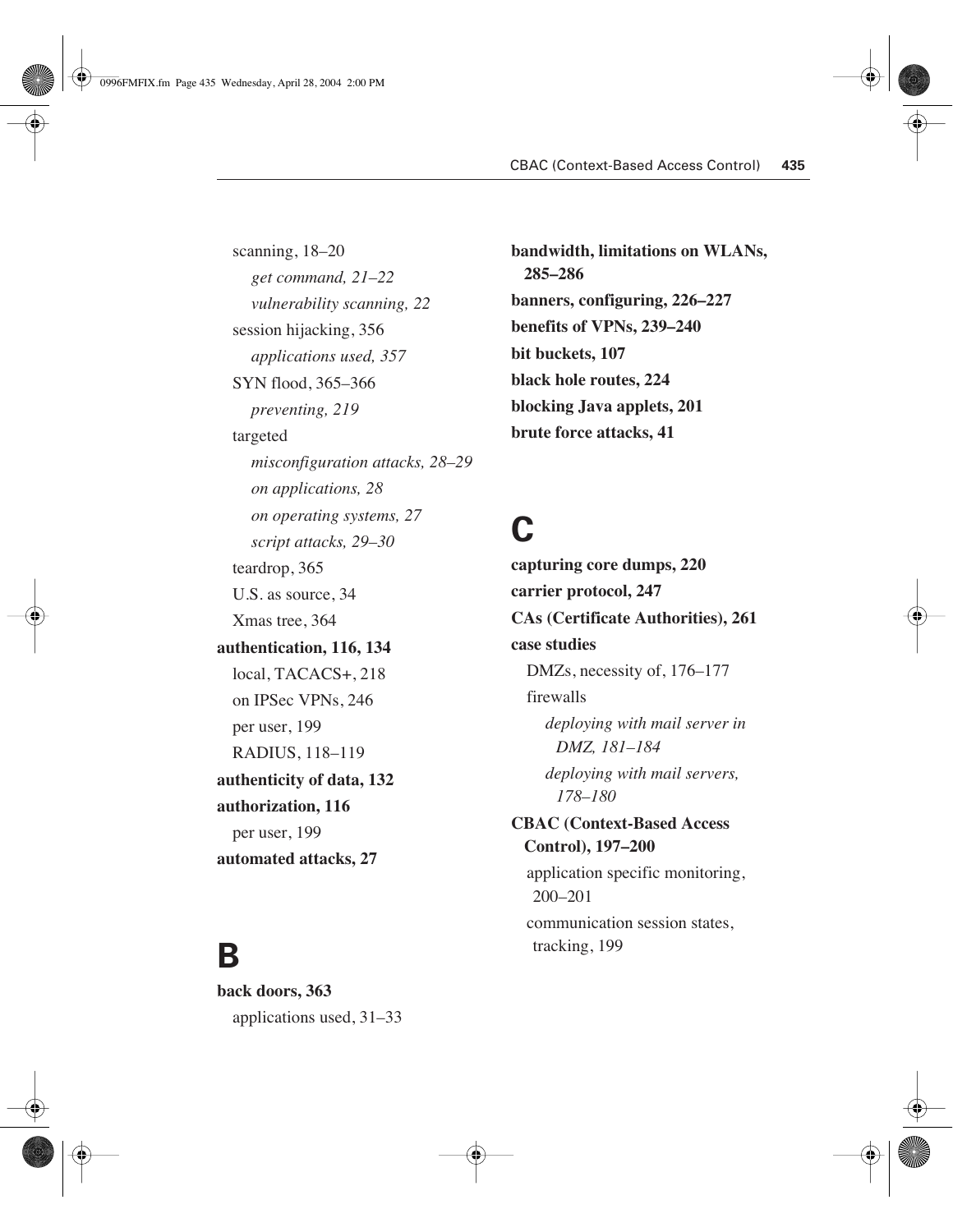content-based packet inspection, 202–203 *FFS security process, 204–207* dynamic filtering, 198 IDS, 207–208 *intended use, 209 operational overview, 209 packet auditing process, 211–213 signatures, 208–210* Java applet blocking, 201 limitations of, 213–214 session logging, 199 **CDP (Cisco Discovery Protocol), disabling, 225 CEF (Cisco Express Forwarding), enabling, 220 centralized sensor management, 328 CHAP (Challenge Handshake Authentication Protocol), 137 Chappell, Laura, 210 chargen service, disabling, 217 checksums, MD5, 135 choke points, edge routers as, 193** *permissible traffic, 195* **choke routers** limitations of, 196 static ACLs, 196 **CIS (Center for Internet** 

 **Security), 36**

**Cisco IOS IDS, 209** packet auditing process, 211–213 signatures, 210 **Cisco IOS Software** ARP proxy, disabling, 223 configuration files, encrypted, 218 core dump facility, 220 error reporting facility, 208 facilities, 208 FFS, 190 *benefits of, 198–201 content-based packet inspection, 202–207 IDS, 207–209 limitations of, 213–214 process-switched packets, 205* FFS (Firewall Feature Set), CBAC, 197–198 Firewall Feature Set, benefits of, 192 Secure IOS Template, 214 *topology, 215–228* **Cisco PIX Firewalls, configuring VPNs for client access, 268–272 Cisco SDM Security device manager, 215 classes of IPv4 addresses, 100 client-based filtering, 110 clock timezone command, 220 combining key IDS functions, 336**

**436**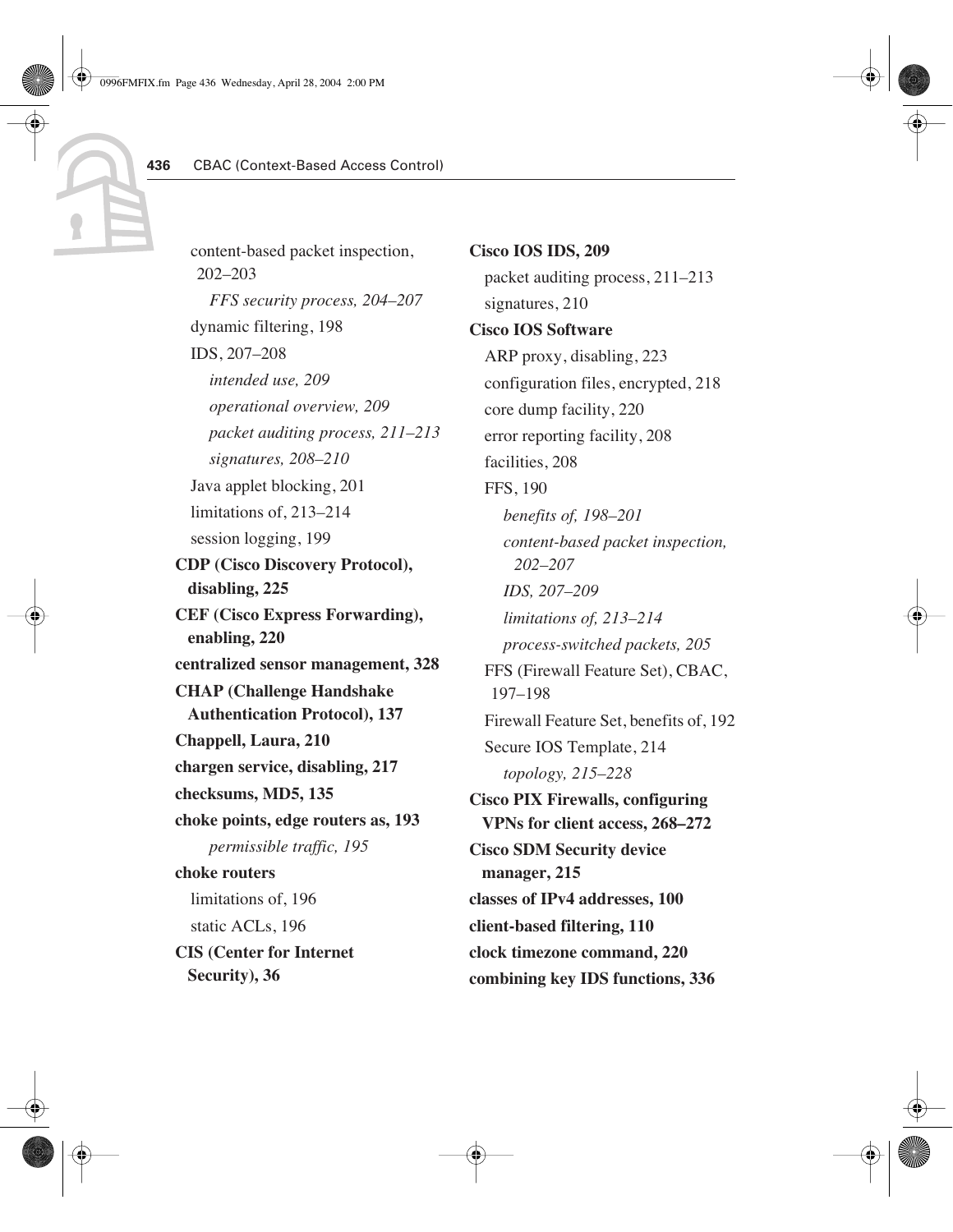#### **commands**

aaa new-model, 218 clock timezone, 220 enable secret, 218 get, 21–22 ip accounting access-violations, 223 ip cef, 220 ip classless, 219 ip multicast boundary, 223 ip subnet-zero, 219 ip tcp intercept connection timeout, 219 ip tcp intercept watch-timeout, 219 ip tftp source-interface, 220 ip verify unicast reverse-path, 222–224 line vty, 227 nbstat, 24 net view, 24 nslookup, 15–17 ntp authenticate, 221 service nagle, 216 service password-encryption, 217 service sequence numbers, 217 show privilege, 117 **community strings (SNMP), securing access, 225**

**comparing** L2TP and PPTP, 140–141 SSH and Telnet, 146–149 TACACS+ and RADIUS, 121 **compound signatures, 211 conduit permit statement, 165 confidential information, defining for acceptable use policies, 57 configuration files, encrypted, 218 configuring** banners, 226–227 Cisco PIX VPNs for client access, 268–272 firewalls *inbound access policy, 172–173 outbound access policy, 173* null0 interface, 221 routers as VPN peers, 264 *IPSec, 264–267 ISAKMP, 260–263* **congestion, Nagle algorithm, 216 connection aware technologies, 97 connection establishment phases (VPNs), 255–258 console logging, 218 console port, applying passwords, 227**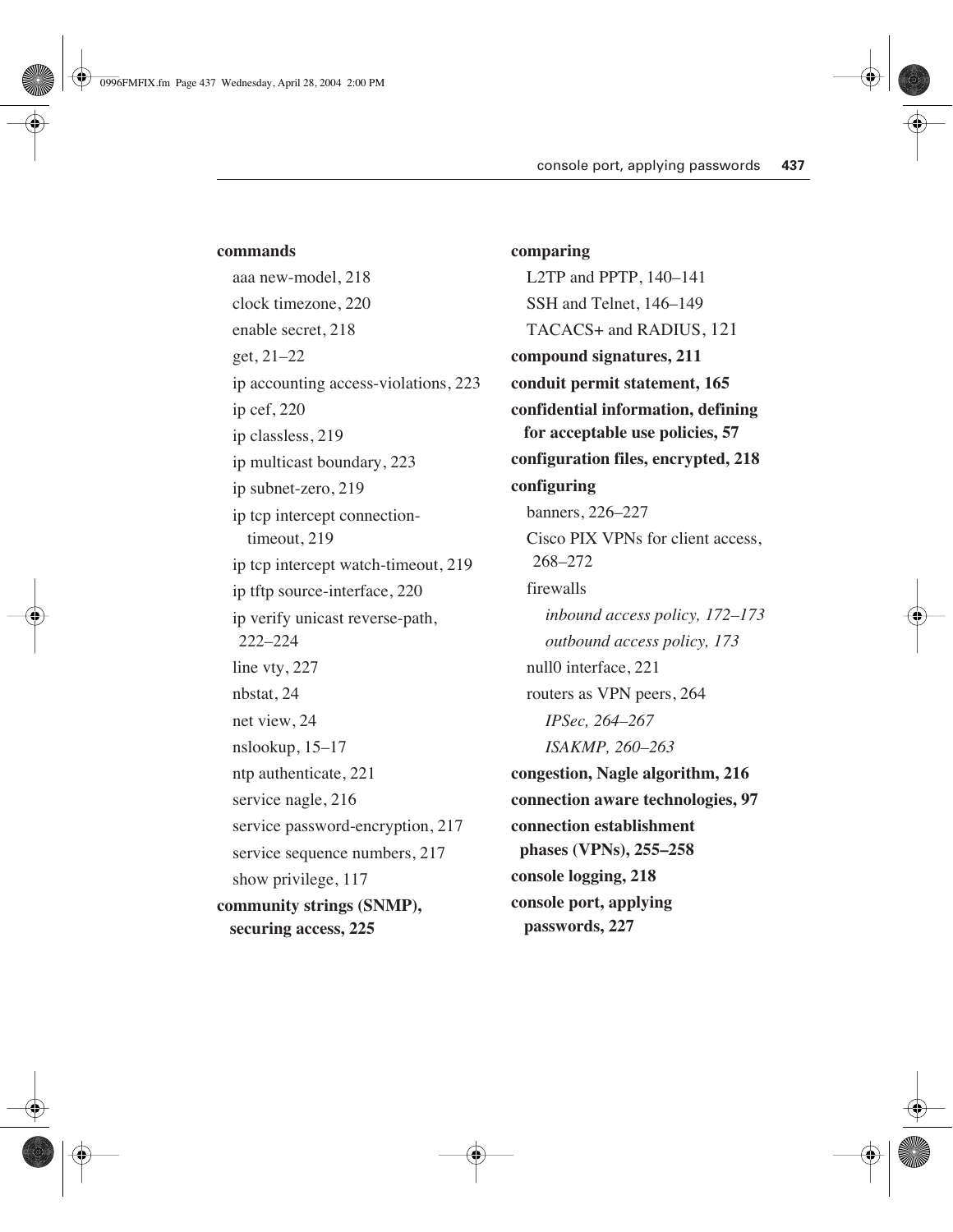**438**

**content filtering, 108–109** client-based filtering, 110 limitations of, 111 server-based filtering, 111 **content-based packet inspection, 202–207 control messages, 137 controlling access, 86 core dump facility, 220 Core Impact, 384–388 Corporate Security Team, 54 Counterpane Internet Security, 138–139 creating crypto maps, 266 crypto maps, applying to interfaces, 268 CVE (common vulnerabilities and exposures) database, 35, 328**

### **D**

**data authenticity, 132 data classification policy, protecting sensitive information, 7 data integrity, 132** on IPSec VPNs, 246 **data packets, 137**

**DDoS attacks, 39, 358** ping-based, 360–361 preventing, 361–362 smurf, 360 SYN flood, 361 **DDoS Daemons, 359 deception systems, 347 default manufacturer SSIDs, 303–304 deny statements, 94 DES (Data Encryption Standard) encryption, 127** RSA DES Challenge web page, 128 strengths of, 128–130 **detecting anomalous activity, 334 development of Intrusion Detection, 325 devices** firewalls, 158 *ASA, 170 basic functions of, 167–168 DMZ, 174–177 downstream liability, 160 implementing, 170–171 inbound access policy, configuring, 172–173 inside interfaces, 169 limitations of, 184–185 need for, 159–160*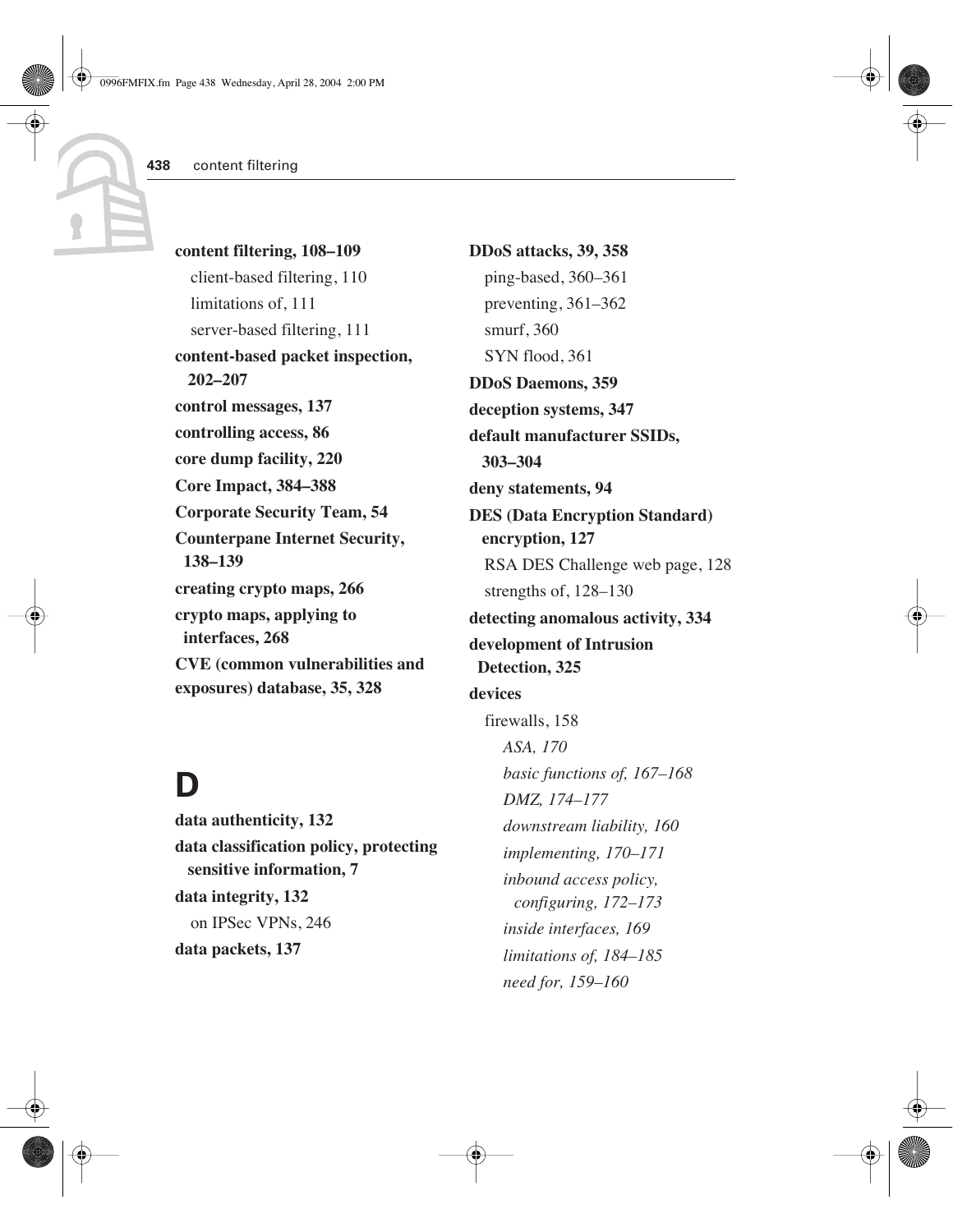*outbound access policy, configuring, 173 outside interfaces, 169 rules, 161 security policies, 163–165 SPI, 166, 168* **Diffie-Hellman algorithm, 257 digital signatures, 134–135 directed broadcast, 360 disabling** ARP proxy, 223 CDP, 225 chargen and echo services, 217 ICMP mask reply messages, 223 ICMP redirect messages, 222 IP directed broadcasts, 222 source routing, 223 **disaster recovery, 373 displaying** MOTD banners, 226–227 user privilege level, 117 **distance limitations of WLANs, 284 DMZs, 174** case study, 176–177 mail server deployment *case study, 181–184* placement of, 175–176 **DNS, in passive reconnaissance, 15–17**

**DoS attacks, 39, 358** on WLANs, 297–298 ping-based, 360–361 preventing, 361–362 smurf, 360 SYN flood, 361 **downstream liability, 34, 160 Dsniff, 357 dumpster diving, 4 dynamic ACLs, lock and key, 199 dynamic filtering, 198 dynamic NAT, 102 dynamic proxy firewalls, 106**

### **E**

**EAP (Extensible Authentication Protocol), 307** EAP-Cisco Wireless, 309 EAP-MD5, 308–309 EAP-TLS, 310 EAP-TTLS, 311 **eavesdropping on WLANs, 295–297 echo service, disabling, 217 edge routers, 190** as network choke point, 192–193 *limitations of, 196 permissible traffic, 195 static ACLs, 196*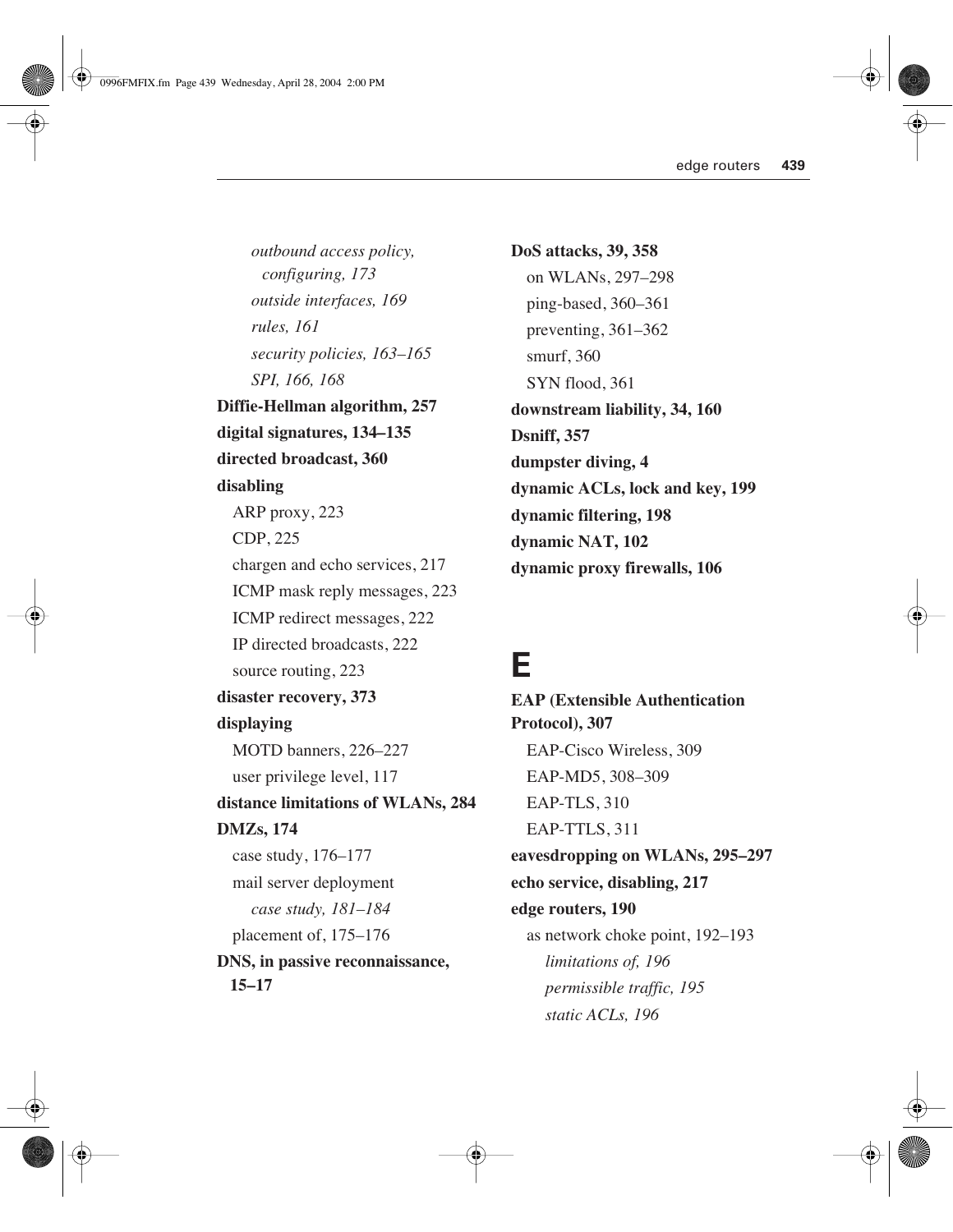as packet inspector, 197–198 versus firewalls, 191 **eliminating false positives, 328 enable secret command, 218 enable secret passwords, 218 enabling** CEF, 220 logging, 217 RADIUS, 119 SSH, 228 **encrypted configuration files, 218 encryption, 126** 3DES, 130–131 *limitations of, 132 strength of, 131* DES, 127 *RSA DES Challenge web page, 128 strength of, 128–130* passwords, 217 SSH, 145–146 *authentication ciphers, 150 limitatations of, 152–153 operation, 149–151 port forwarding, 151 SecureCRT client, 151 versus Telnet, 146–148* **encryption modes (VPNs)** transport mode, 249 tunnel mode, 248

**enhancing wireless security, 311–312 enterprise firewalls, implementing, 171 enumerating Microsoft Windows, 22–25 error reporting facility on Cisco IOS Software, 208 escalating privilege, 30–31 ESP (Encapsulated Security Protocol), 250 ESP (Encapsulating Security Payload), 140 establishing IPSec SAs, 251 Ethereal, 296 ettercap, 146, 357 event correlation, 327 examples of security policies, 81–82 explicit permit access model, 203 exploits, 356** applications attacks, 28 code, 31 DoS, 359 misconfiguration attacks, 28–29 operating system attacks, 27 script attacks, 29–30 tools for accomplishing, 357 **extended ACLs, 199 extended IP ACLs, 90 extended TACACS, 119–120**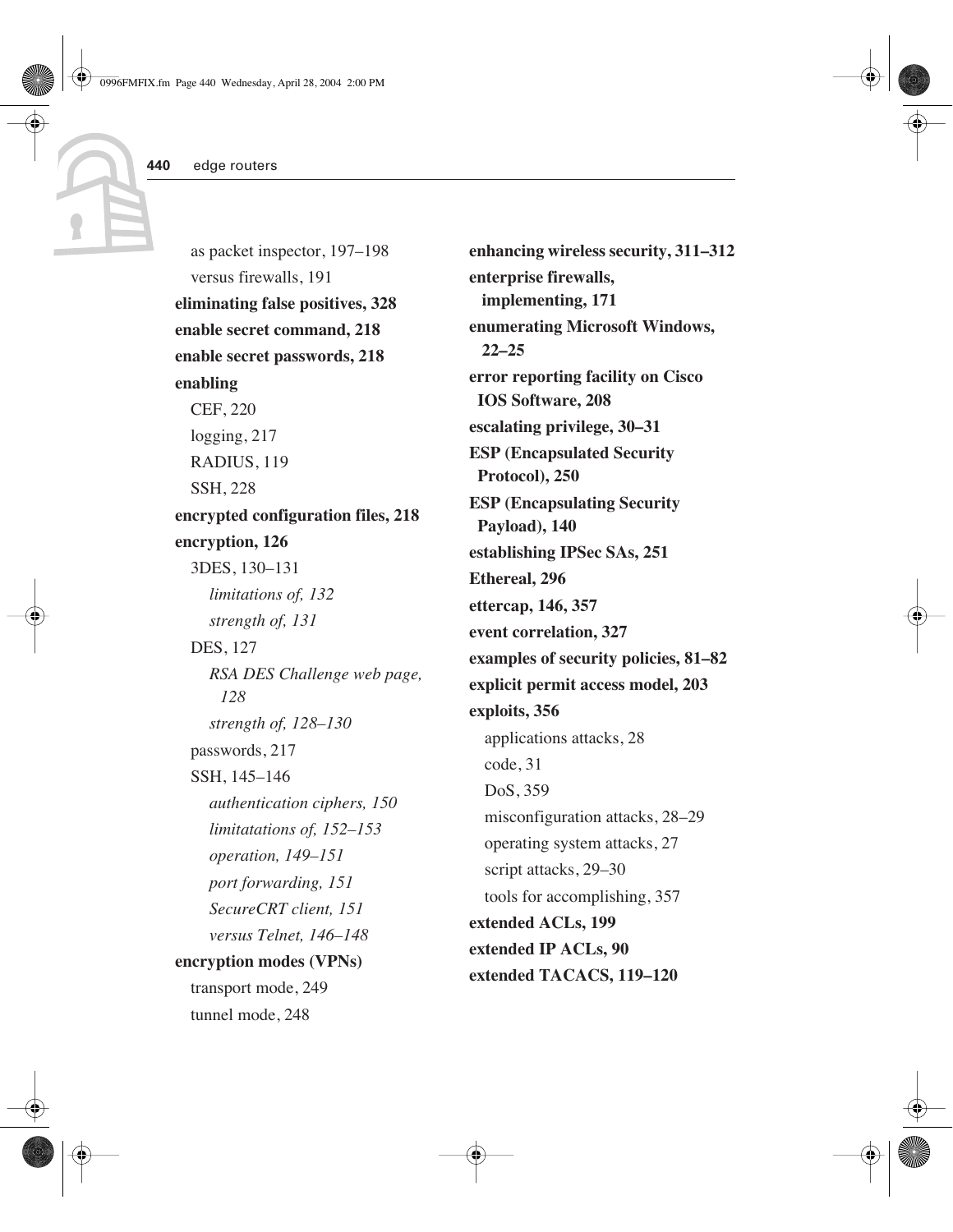**external network security assessments, performing, 369–370 extranet connection policies, 74–77 extranet VPNs, 233, 238**

### **F**

**facilities, 208** core dump, 220 **false positives, eliminating, 328 FFS (Firewall Feature Set), 197** benefits of, 198–200 *application specific monitoring, 201 Java applet blocking, 201 VPNs, 201* CBAC, 197–198 *application specific monitoring, 200 communication states, tracking, 199 dynamic filtering, 198 session logging, 199* content-based packet inspection, 202–207 IDS, 207–208 *intended use, 209 operational overview, 209*

*packet auditing process, 211–213 signatures, 208–210* limitations of, 213–214 process-switched packets, 205 security process, 203–205 **firewalking, 366 firewalls, 158, 191.** *See also* **FFS (Firewall Feature Set)** all-in-one, implementing, 171 application level, 105 ASA, 170 basic functions of, 167–168 DMZs, 174 *case study, 176–177 placement of, 175–176* downstream liability, 160 dynamic proxy firewalls, 106 enterprise, implementing, 171 implementing, 170 inbound access policy, configuring, 172–173 inside interfaces, 169 limitations of, 184–185 need for, 159–160 outbound access policy, configuring, 173 outside interfaces, 169 personal, implementing, 170 proxy firewalls, limitations of, 107–108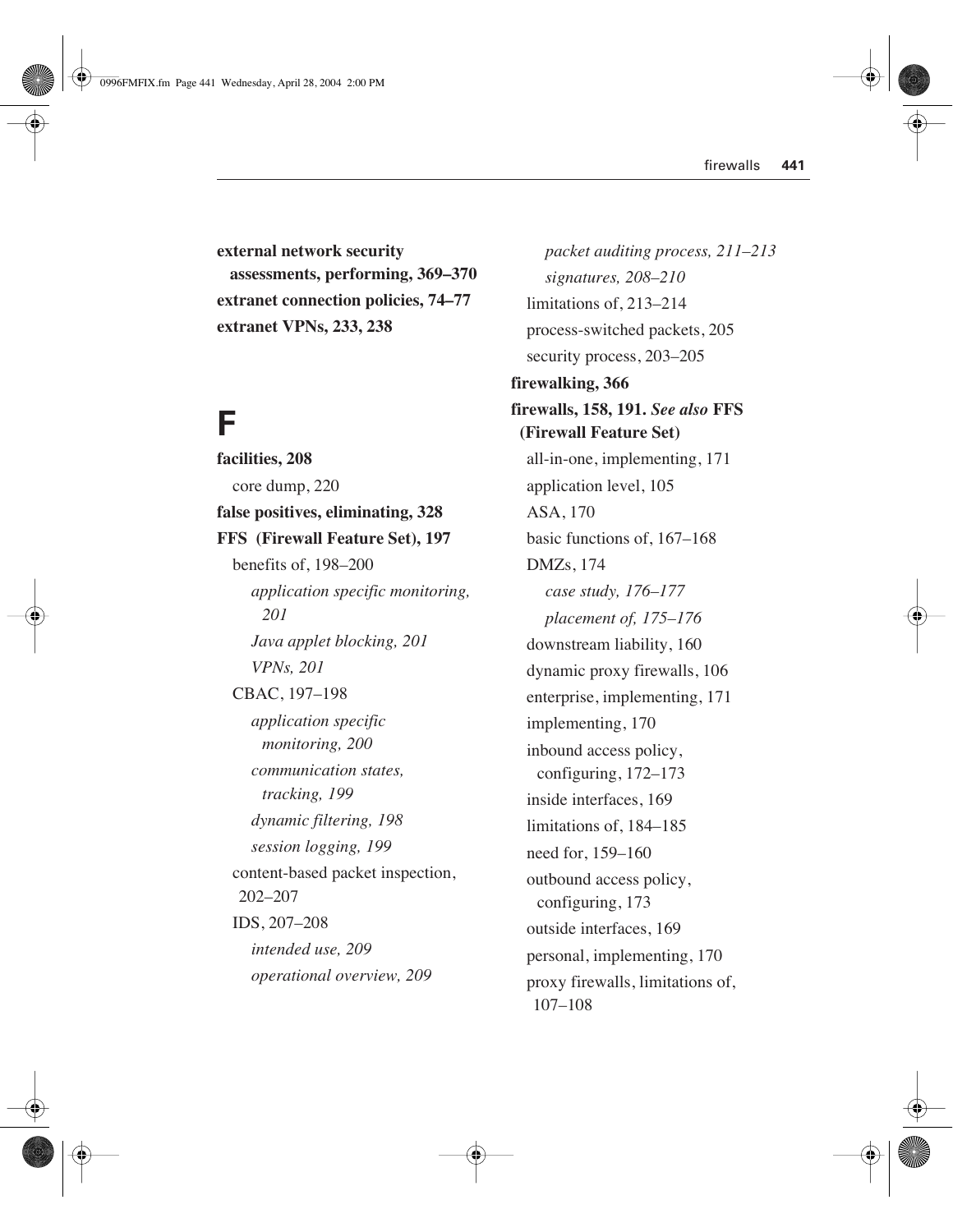routerwalls, 197 rules, 161 security policies, 163–164 *and firewall configuration, 165 conduit permit statements, 165* SPI, 166–168 standard proxy firewalls, 105 versus edge routers, 191 **footprinting, 13–15**

### **G**

**Gartner Dataquest, 232 get command, 21–22 goals** of reconnaissance, 13–15 of VPNs, 239–240 **GRE (Generic Routing Encapsulation), 136**

# **H**

**hackers** escalating privilege, 30–31 intelligence preparation operations, 13 script kiddies, 9

**hacking tools** AirSNORT, 282, 288, 297, 310, 313, 316–317 NetStumbler, 313–315 wireless packet sniffers, 315–316 **half-open attacks, 365–366 half-open sessions, 207 half-open sockets, 219 Hammersley, Ben, 286 hash checks, 135 hash values, 133 Haystack Project, 325 helix antennas, 290–291 HIDS (host-based intrusion detection sensors), 327, 332 Honeypots, 345–347** design strategies, 348–349 **host-based IDSs, 327**

### **I**

**IANA (Internet Assigned Numbers Authority), 100 IBSS (Independent Basic Service Set), 283 ICAT metabase, 38**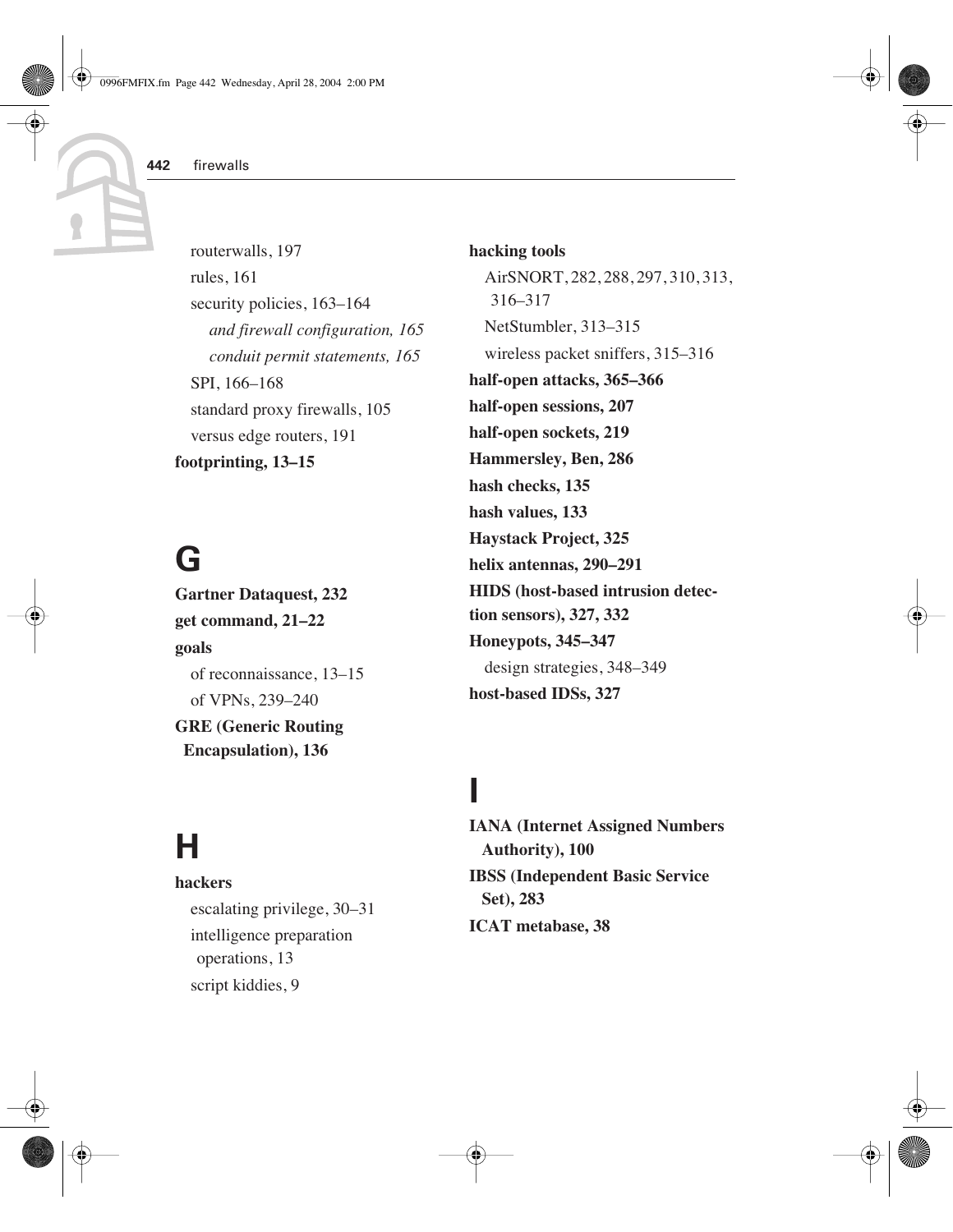#### **ICMP (Internet Control Message Protocol)**

connection tracking on CBAC, 199 flooding, 42 mask reply message, disabling, 223 messages, 42 ping-based attacks, 360–361 redirect messages, disabling, 222 smurf attacks, 360

#### **IDSs, 321–323**

anomaly detection, 334 communication stream reassembly, 333 development of, 326 HIDS, 332 host-based, 327 in-line intrusion detection, 207 key functions, 327–329, 336 log analysis, 336 network-based, 327 NIDS, 330–331 on FFS, 207–208 *intended use, 209 operational overview, 209 packet auditing process, 211–213 signatures, 208–210* protocol analysis, 333 signature/pattern matching, 334–335 standards-based implementation, 328 tweaking, 323

**IEEE 802.11b standard, 278 IEEE 802.11g standard, 279, 282 IKE, 251–253** phases of VPN creation, 255–258 **implementing** firewalls, 170 *all-in-one firewalls, 171 enterprise firewalls, 171 personal firewalls, 170 with mail server in DMZ, case study, 181–184 with mail servers, case study, 178–180* VPNs, 240–242 **implicit deny statements, 196 inbound access policy, firewall configuration, 172–173 information handling security assessments, 373 infrastructure WLANs, 283 in-line intrusion detection, 207, 210 inline wiretaps, 330 INRGI website, 214 inside interfaces, 169 inspecting packets.** *See* **SPI intelligence preparation operations, 13 intended use of FFS IDS, 209 internal network security assessments, performing, 367–369**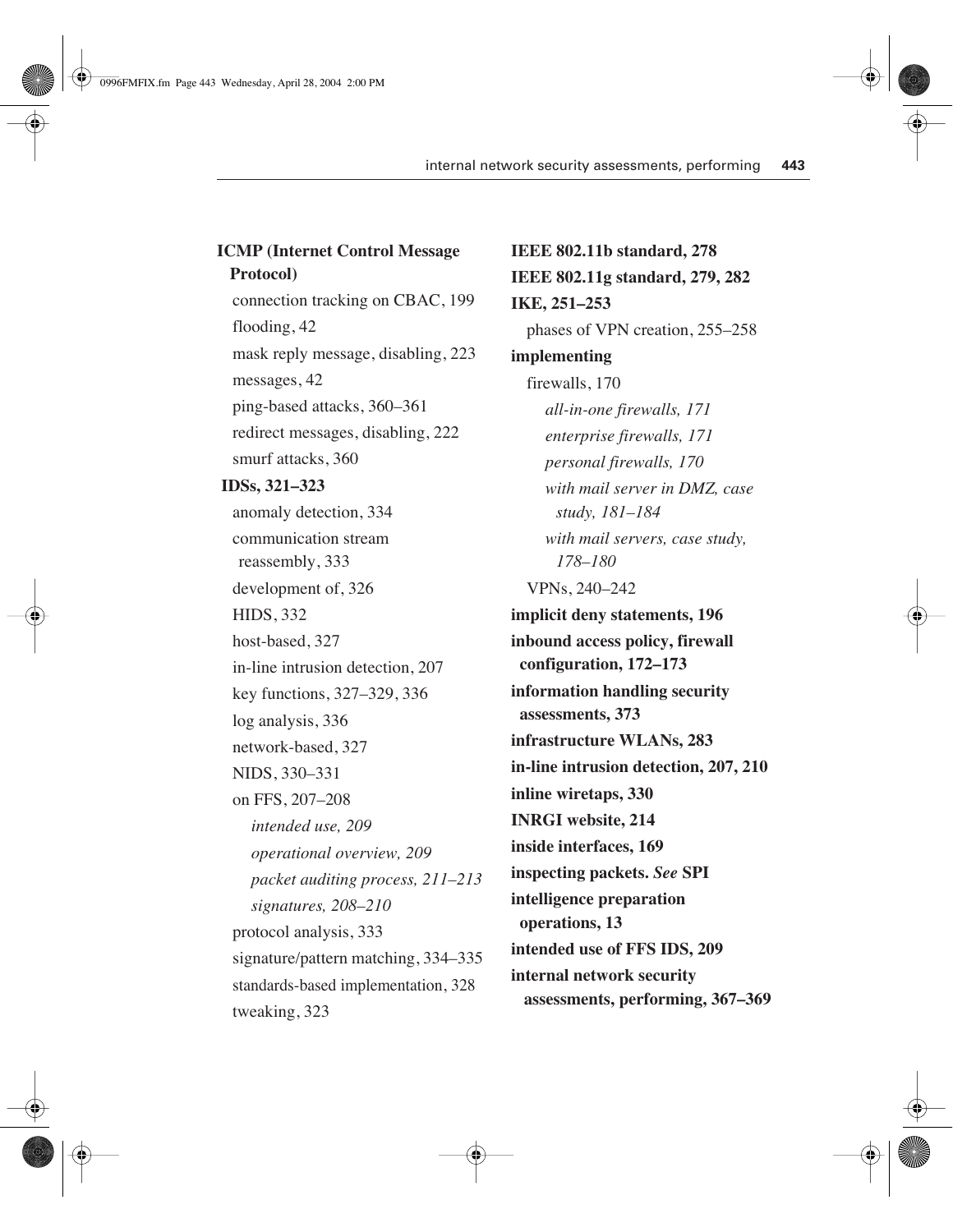### **Internet, extranet connection policies, 74–77 Internet Storm Center, 37 intrusion detection, development of, 325 intrusion prevention, 329 ip accounting access-violations command, 223 ip cef command, 220 ip classless command, 219 IP directed broadcasts, disabling, 222 ip multicast boundary command, 223 IP spoofing, 40, 356** applications used, 357 **IP Spoofing attacks, 170 ip subnet-zero command, 219 ip tcp intercept connection timeout command, 219 ip tcp intercept watch-timeout command, 219 ip tftp source-interface command, 220 ip verify unicast reverse-path command, 222–224 IPSs (Intrusion Prevention Systems)**

limitations of, 342–45 responses and actions, 337–338 Snort, 339, 342

**IPSec, 139** ESP, 140 router configuration, 264–267 SAs, 251 VPNs, 243–245 *AH, 250 authentication, 246 connection establishment phases, 255–258 data integrity, 246 ESP, 250 IKE, 252–253 ISAKMP, 250, 254 SAs, 250–251 transport mode, 249 tunnel mode, 248* **IPv6, 100 ISAKMP (Internet Security Association Key Management Protocol), 250, 254** router configuration, 260–263 **island analogy of VPNs, 233–235 ISO17799 standard, 79**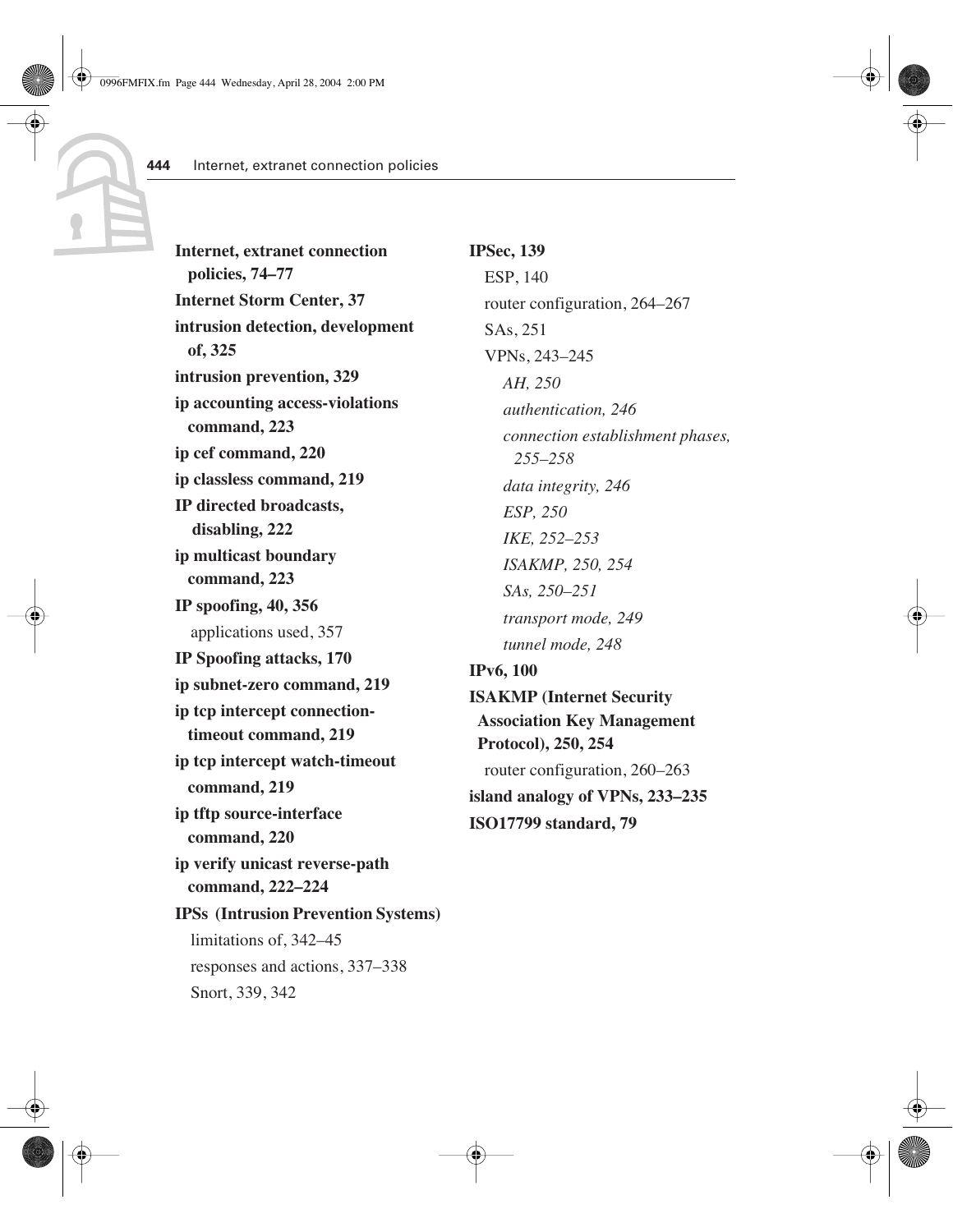## **J-K**

**Java applet blocking, 201 Jones, Matt, 28**

**keepalives (TCP), enabling, 216 key IDS functions, 327–329**

### **L**

**L2F (Layer 2 Forwarding), 140 L2TP (Layer 2 Tunneling Protocol), 139** benefits of, 141 LAC, 142 network architecture, 142 operation, 142–143 versus PPTP, 140–141 **L2TP Network Server (L2TP Network Server), 140 LAC (L2TP Access Concentrator), 140–142 land Attack, 40 land attacks, 364 layered security, 86 LEAP, 309 legality of WarDriving, 292 liability, downstream, 34**

#### **limitations**

of ACLs, 95 of choke routers, 196 of content filtering, 111 of FFS, 213–214 of firewalls, 184–185 of IPS, 342–343, 345 of NAT, 103–104 of PKI, 114–115 of proxy firewalls, 107–108 of PPTP, 138–139 of SSH, 152–153 of WEP, 306 **line vty command, 227 local authentication, TACACS+, 218 lock and key dynamic ACLs, 199 log analysis, 336 log messages, time stamping, 216 logging** console logging, 218 enabling, 217 NetFlow, 225 Syslog, 225 **login sessions, SSH, 145** authentication ciphers, 150 limitations of, 152–153 operation, 149–151 port forwarding, 151 versus Telnet, 146–149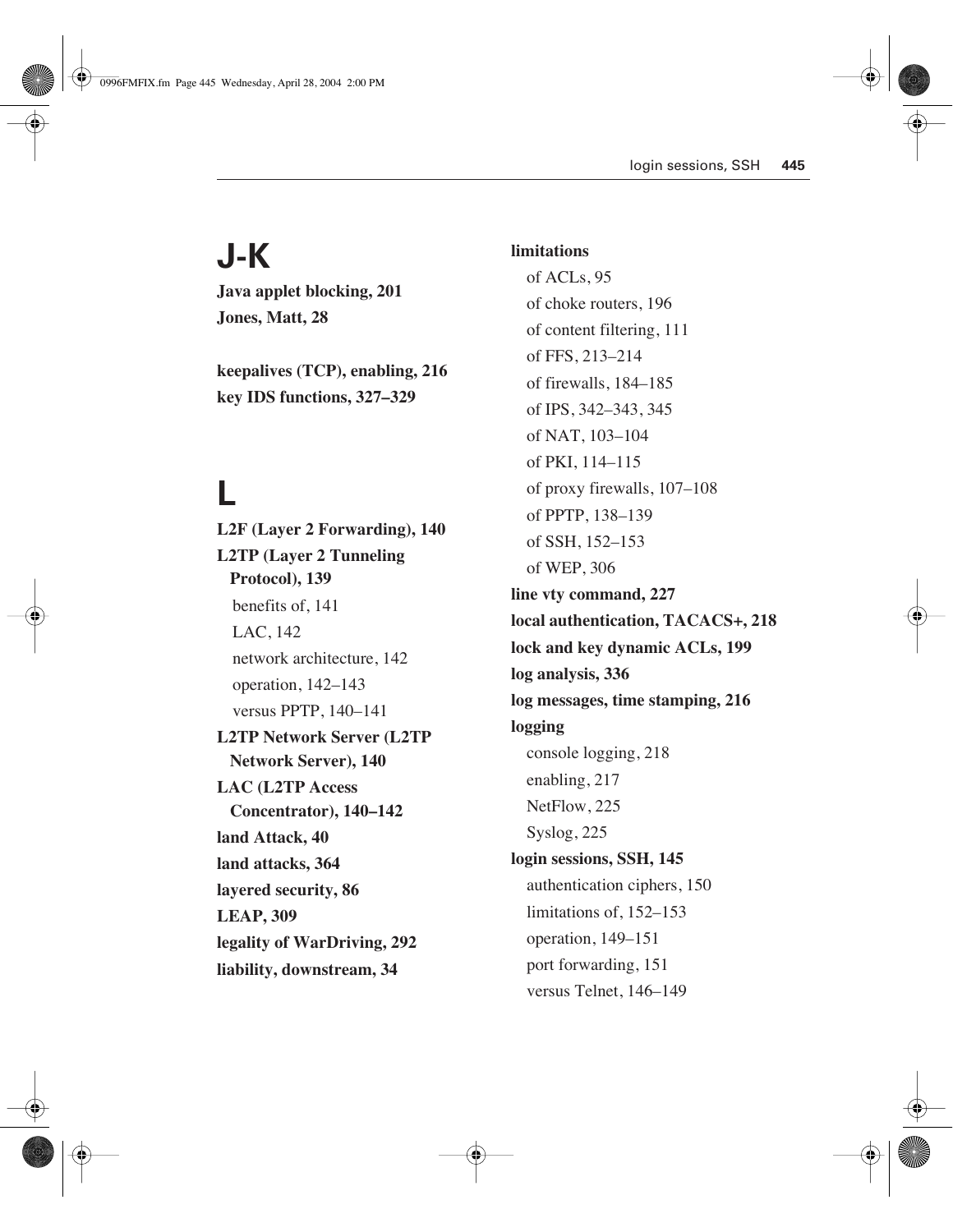**loopback interfaces, configuring as log message source, 221 loose source routing, 41 Lucifer algorithm, 127**

# **M**

**MAC address filtering, 307 mail servers** deploying in DMZ, case study, 181–184 deploying with firewalls, case study, 178–180 **manageability of VPNs, 241 man-in-the middle attacks, 362 mask reply messages (ICMP), disabling, 223 MD5 (Message Digest 5), 132–135** digital signatures, 134 hash values, 133 **message logging** enabling, 217 loopback interfaces, configuring as message source, 221 **Microsoft Windows, enumerating, 23–25 misconfiguration attacks, 28–29 misconfigured APs as threat to WLAN security, 300–302**

**monitoring, 87 MOTD banners, configuring, 226–227 multicast filtering, applying to interfaces, 223 multi-deception systems, 348**

# **N**

**Nagle congestion control algorithm, 216 NAT (Network Address Translation), 99, 101–102, 172** dynamic NAT, 102 limitations of, 103–104 overloading, 102 static NAT, 102 **NBAR (Network Based Application Recognition), 196 nbtstat command, 24 necessity of DMZs, 176–177 necessity of firewalls, 159–160 Nessus, 376–379 net view command, 24 NetFlow, 225 NetStumbler, 313–315 NIDS (Network-Based Intrusion Detection Systems), 327–331**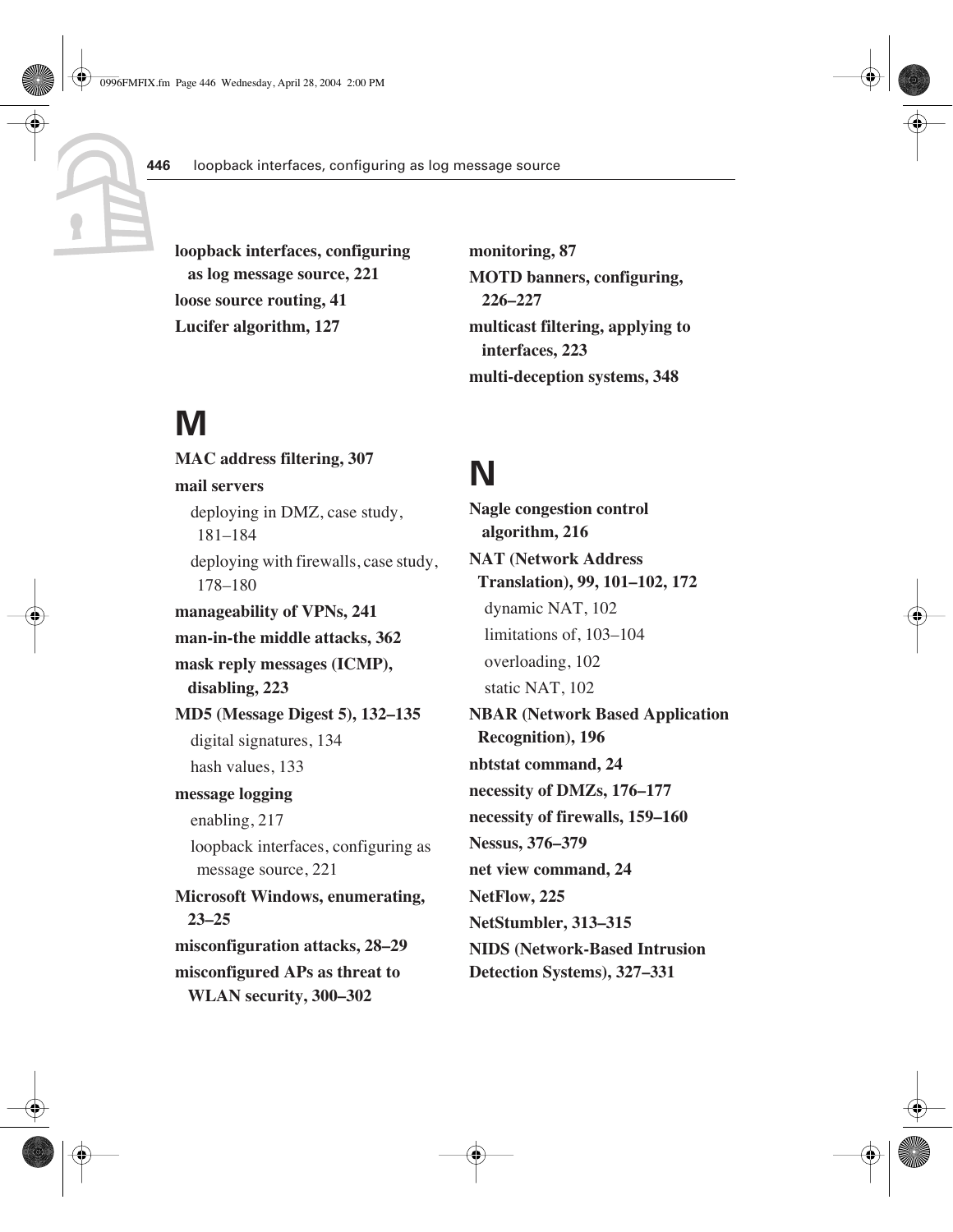**NIST (National Institute of Standards and Technology), 127 NSA (National Security Agency), 127 nslookup command, 15–17 NTP (Network Time Protocol), 221 ntp authenticate command, 221 null0 interface, configuring, 221**

# **O**

**one-way hash algorithms** MD5, 133–135 **operating systems** attacks, 27 Windows, enumerating, 23–25 **operational overview of FFS IDS, 209–210 organizations** CERT, 36 CIS, 36 ICAT metabase, 38 Internet Storm Center, 37 SANS, 36 SCORE, 37 **OSPF (Open Shortest Path First), 125**

**outbound access policy, firewall configuration, 173 outside interfaces, 169 overloading, 102**

### **P**

**packet auditing process on Cisco IDS, 211–213 packet filtering** ACLs, 89–90 *deny statements, 94 grocery list analogy, 91–94 limitations of, 95* dynamic, 198 **packet inspection** application specific monitoring, 200 CBAC, 197–200 *application specific monitoring, 201 Java applet blocking, 201 limitations of, 213–214 VPNs, 201* content-based, 202–203 *FFS security process, 204–207* on edge routers, 197 SPI, 166–168 **packet sniffers, 296, 358**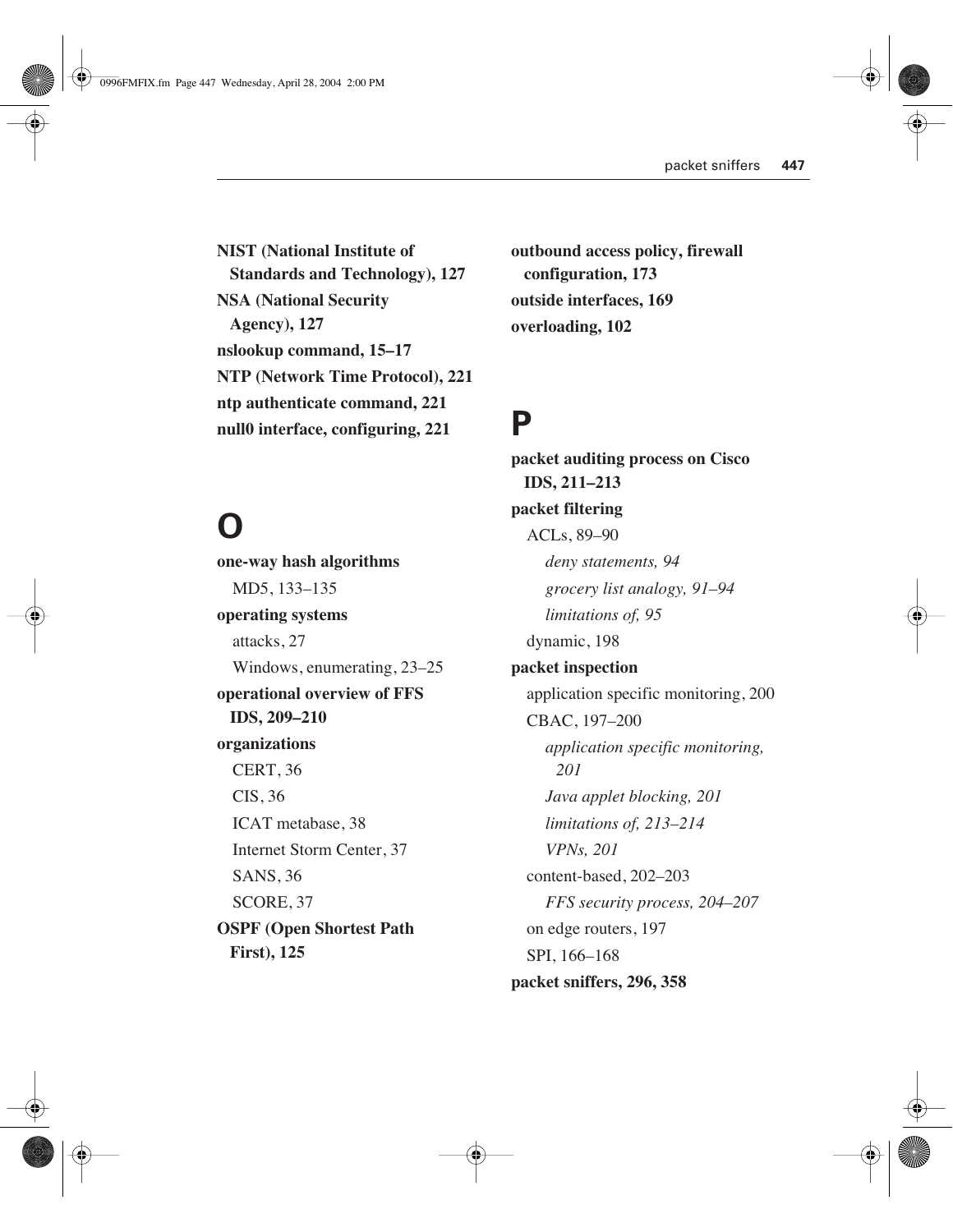#### **packets**

### communication stream reassembly on IDSs, 333 source routing, 223 SPI, 97–98 **PAP (Password Authentication Protocol), 137 passenger protocol, 247 passive reconnaissance, DNS, 16 password policies, 63–65** password construction guidelines, 66–68 password protection standards, 68–69 **passwords** applying to console port, 227 enable secret, 218 encrypting, 217 specifying criteria for acceptable use policies, 57–58 SSIDs, 302–304 **PAT (Port Address Translation), 172 patching, 87 pattern matching, 334–335 patterns of trust, 357 penetration testing, 366–370** tools, 383–390 **per user authentication, 199**

### security assessments, 366 *external vulnerability and penetration assessment, 369–370 internal vulnerability and penetration assessment, 367–369 physical security, 371 procedural risk assessments, 373 service providers, 374* vulnerability assessments, tools, 374–383 **permissible traffic on choke routers, 195 permit statements, 205 personal firewalls, implementing, 170 physical security, assessing, 371 Ping of Death, 39 ping of death attacks, 365 ping pong attacks, 365 ping scans, 40 ping-based attacks, 360 PKI (Public Key Infrastructure), 112–115 placement**  of NIDS, 331 of DMZs, 175–176

**performing**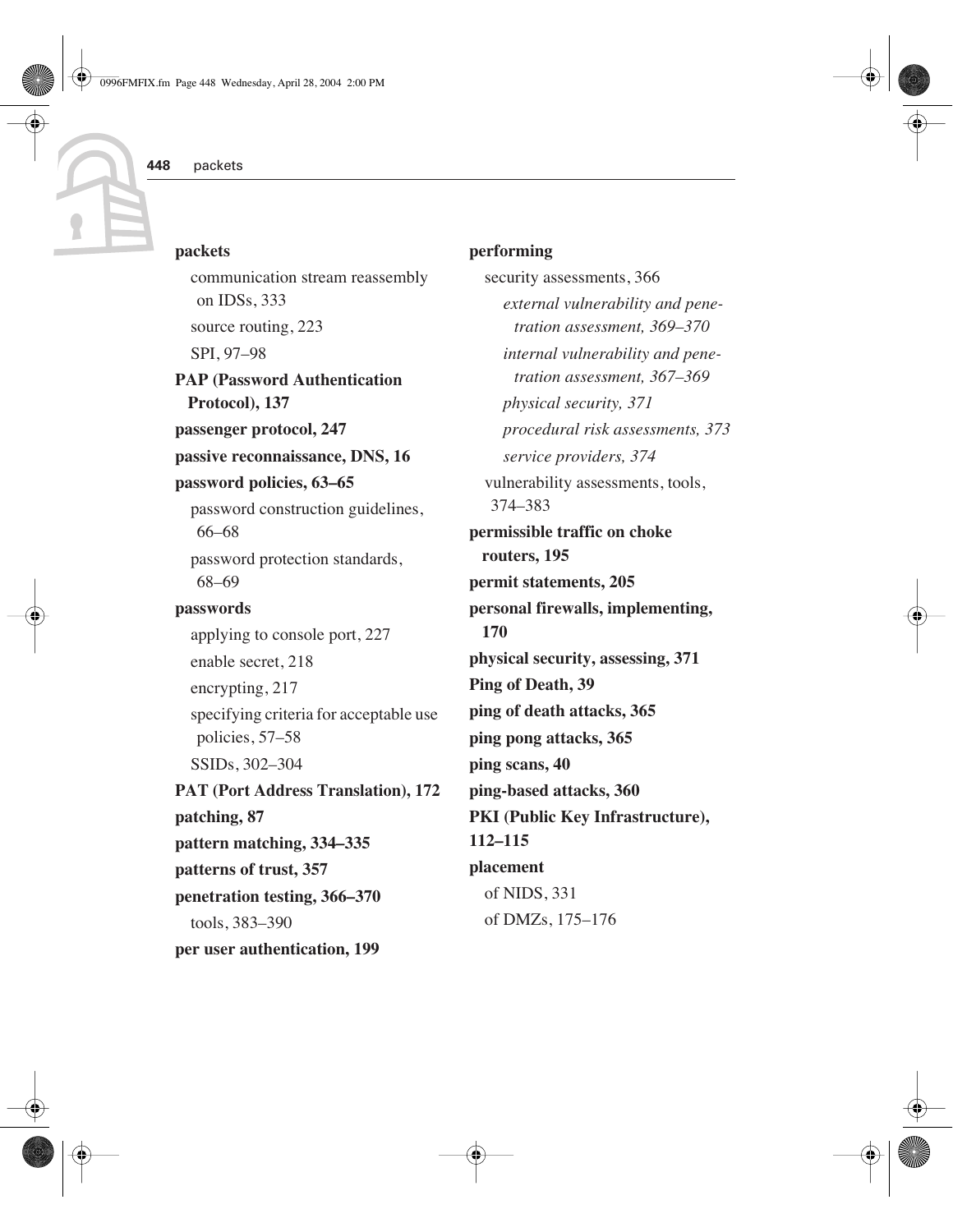**policies, 163–164** acceptable use, 54–55 *confidential information, 57 passwords, 57–58 prohibited activities, 59–62* comparing with firewall configuration, 165 examples of, 81–82 extranet connection policies, 74–77 ISO17799 standard, 79 levels of trust, 51–53 on firewalls, conduit permit statement, 165 password policies, 63–65 *password construction guidelines, 66–68 password protection standards, 68–69* review team, 54 types of, 48–50 VPN security policies, 70–74 **port forwarding, SSH, 151 port mirroring, 330 port monitors, 347 port scan attacks, 39 PPP (Point-to-Point Protocol), L2TP, 139** *benefits of, 141 LAC, 142 network architecture, 142*

*operation, 142–143 versus PPTP, 140–141* **PPTP (Point-to-Point Tunneling Protocol), 135–137** GRE, 136 limitations of, 138–139 versus L2TP, 140–141 **preventing** DoS attacks, 361–362 exploitation attacks, 358 SYN-flood attacks, 219 **Private IP Addresses, 100 privilege levels, 116** escalating, 30–31 **procedural risk assessments, 373 process-switched packets, 205 production Honeypots, 347 protocol analysis, 333 proxies, 105 proxy firewalls** dynamic proxy firewalls, 106 limitations of, 107–108 standard proxy firewalls, 105 **Public IP Addresses, 100–101 public-key algorithms, 258**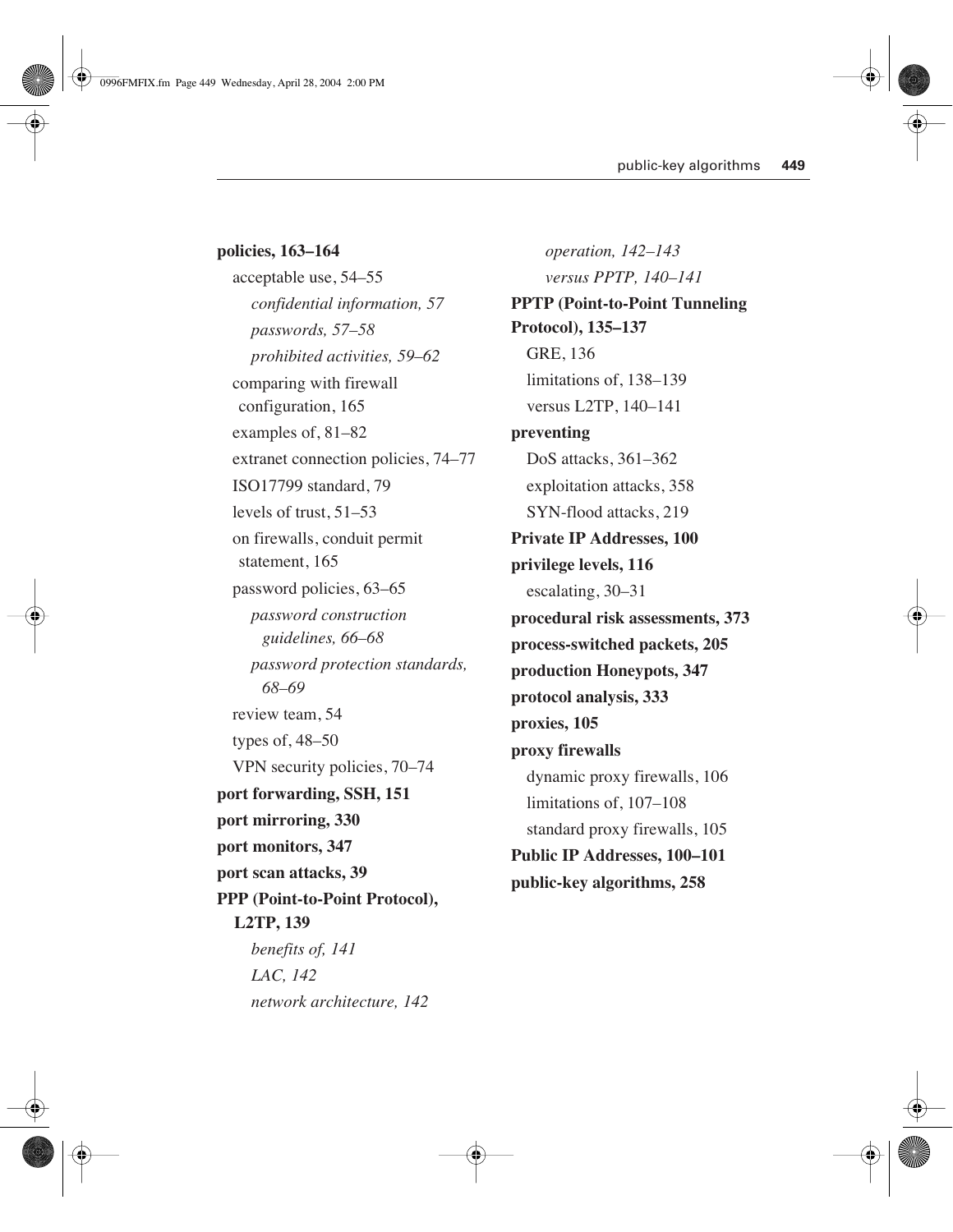# **R**

**RADIUS (Remote Authentication Dial-In User Service), 118** enabling, 119 versus TACACAS+, 121 **rate limiting traffic, 222 read/write mode (SNMP), 225 reassembling packets via IDSs, 333 reconnaissance, 13** active, 17 DNS, 16 DNS tools, 15–17 goals of, 13–15 **recorded routes, 41 redirect message (ICMP), disabling, 222 reliability of VPNs, 242 remote access VPNs, 233, 237** split tunneling, 242 **remote login sessions, SSH, 145** authentication ciphers, 150 limitations of, 152–153 operation, 149–151 port forwarding, 151 versus Telnet, 146–149 **research Honeypots, 347 response teams, 88 Retina, 379–383**

#### **risk assessment**

external, performing, 369–370 internal, performing, 367–369 physical security, performing, 371 procedural risk assessments, performing, 373 service providers, 374 tools *Nessus, 376–379 Retina, 379–383 vulnerability scanners, 374–376* **role specific security, 87 routers** configuring as VPN peers, 264 *IPSec, 264–267 ISAKMP, 260–263* edge routers, 190 *as network choke point, 192– 196 as packet inspector, 197–198 versus firewalls, 191* **routerwalls, 197 routing protocols, 125 RPF (Reverse Path Forwarding), 224 RSA DES Challenge web page, 128**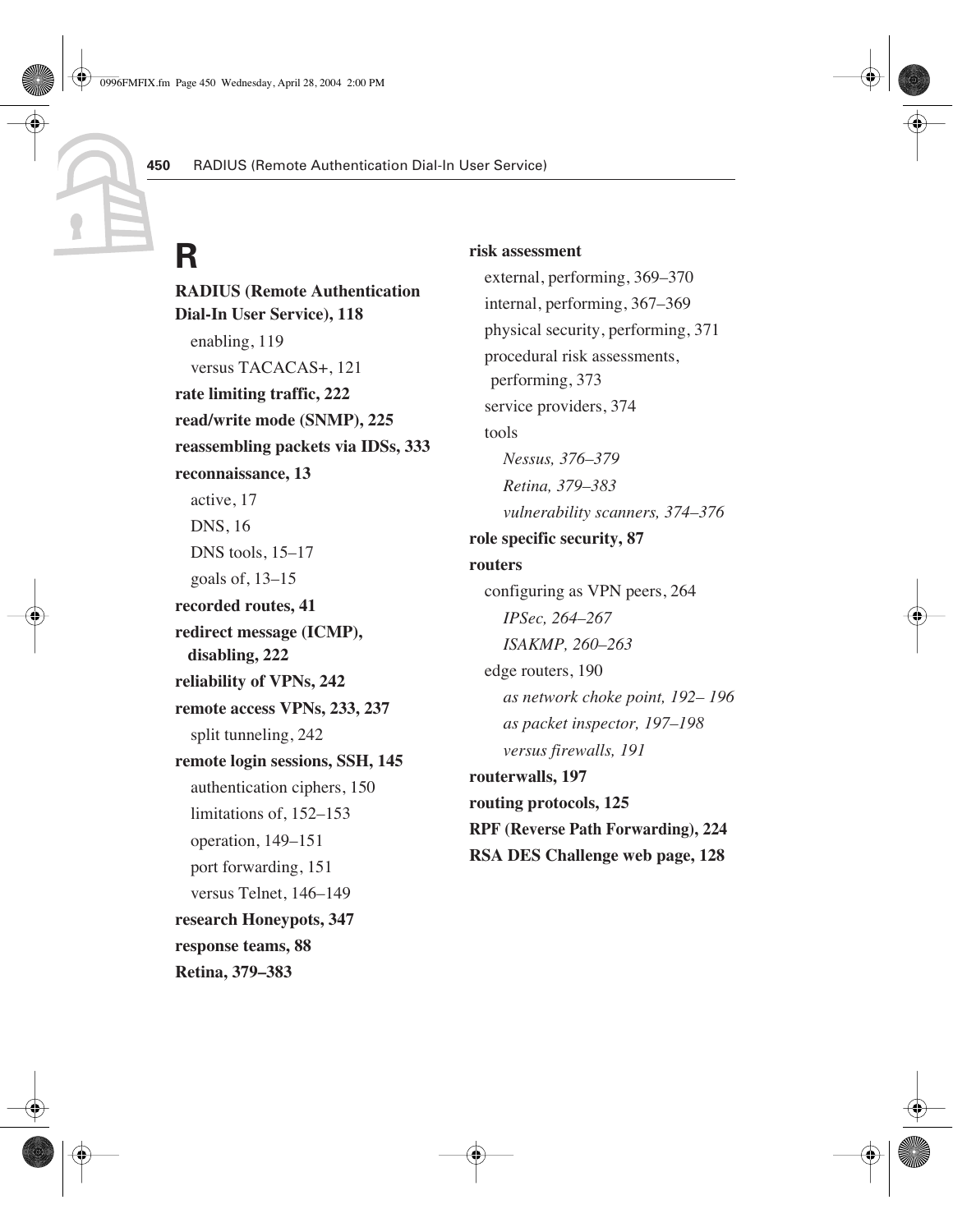### **S**

**SANS (SysAdmin, Audit, Network, Security) Institute, 36 SAs (security associations), 250–251** IPSec, establishing, 251 ISAKMP, 254 **scalability of VPNs, 236, 242 scanning, 18–20** get command, 21–22 NMAP, accuracy of, 19 vulnerability scanning, 22 **Schneier, Bruce, 138 SCORE, 37 script attacks, 29–30 script kiddies, 9, 196 Secure IOS Template, 214** topology, 215––228 **SecureCRT, 151 security policies, 47–48, 163–165** on firewalls, conduit permit statement, 165 types of, 48–50 **security protocols, 125 security through obscurity, 8 sequence number tracking, 199 server-based filtering, 111 service nagle command, 216 service password-encryption command, 217**

**service sequence-numbers command, 217 session hijacking, 356** applications used, 357 **session logging, 199 sh run command, 147 Shipley, Peter, 291 show privilege command, 117 shunning, 337 signatures, 210** Cisco IDS packet auditing process, 211–213 pattern matching, 334–335 IDS responses to, 208 **site-to-site VPNs, 233, 237, 248** router configuration, 264 *IPSec, 264–267 ISAKMP, 260–263* **smurf attack, 41, 360 sniffers, 43, 358** WLAN-capable, 295–297, 315–316 **sniping, 337 SNMP (Simple Network Management Protocol), 225 Snort, 339, 342 social engineering, 5–7 source routing, 41, 223 spam, WarSpamming, 292–293**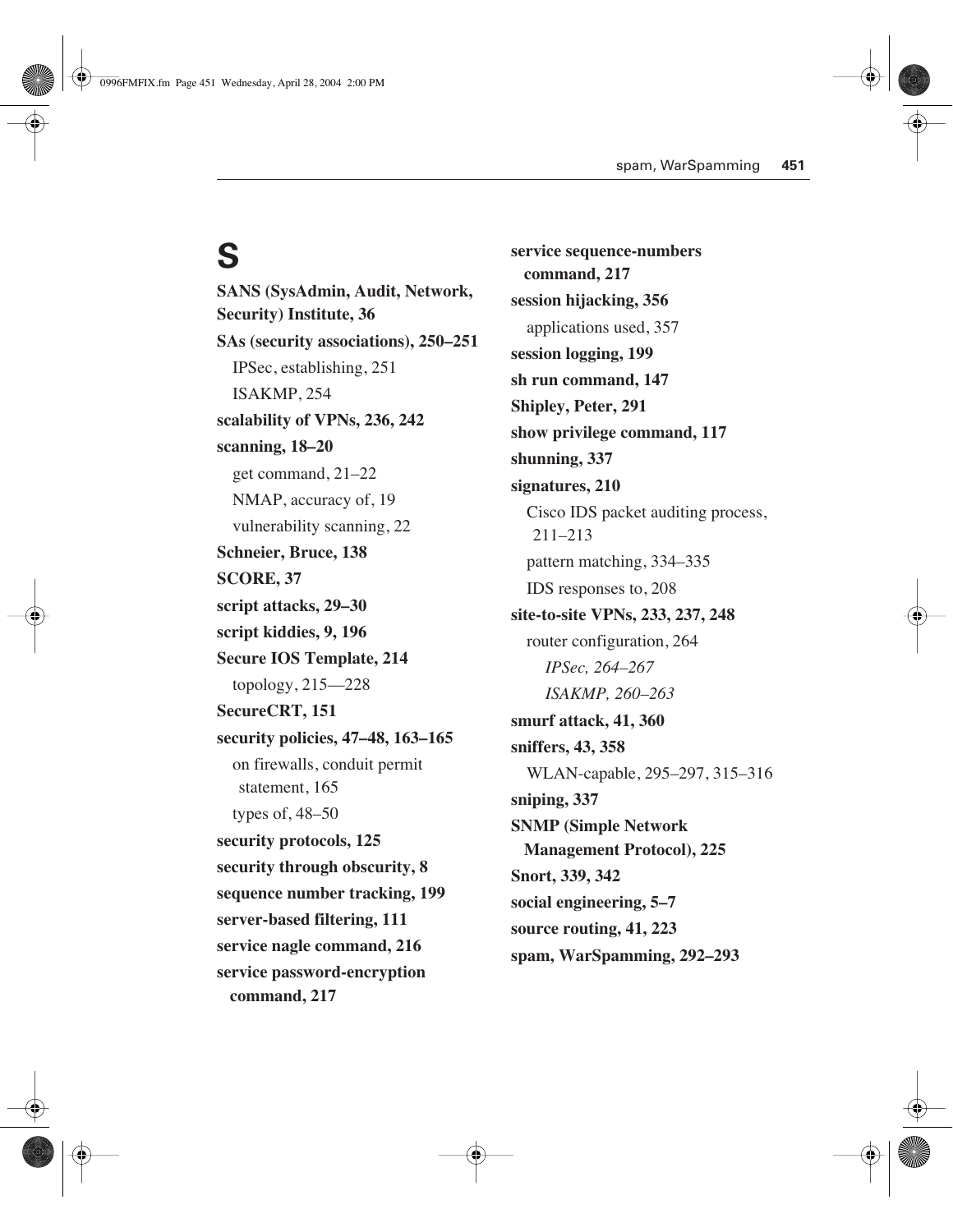**SPI (Stateful Packet Inspection), 95–96, 166–168** application specific monitoring, 201 limitations of, 99 packet flow, 97–98 **Spitzner, Lance, 346 split tunneling, 242 spoofing attacks, 40, 170 SSH (Secure Shell), 145** authentication ciphers, 150 enabling, 228 limitations of, 152–153 operation, 149–151 port forwarding, 151 SecureCRT client, 151 versus Telnet, 146–149 **SSIDs (Service Set Identifiers), 289, 303–304 SSL (Secure Socket Layer), 112 standard ACLs, 199 standard IP ACLs, 90 standard proxy firewalls, 105 standards-based IDS implementation, 328 static ACLs, 196 static NAT, 102 Stevens, Richard, 361 strength**  of 3DES encryption, 131 sof DES encryption, 128–130

**strict source routing, 41 STS (Station-to-Station) protocol, 251 symmetric key algorithms, 258 SYN flood attacks, 39, 361, 365–366** preventing, 219 **syslog (System Message Logging), 208, 225**

# **T**

**TACACS+, 119–121** for local authentication, 218 **targeted attacks, 27** applications attacks, 28 misconfiguration attacks, 28–29 operating system attacks, 27 script attacks, 29–30 targeted business sectors, 34 **targets of choice, 10** assessing vulnerability, 10–12 **targets of opportunity, 7** assessing vulnerability, 9–10 Security Through Obscurity, 8 versus targets of choice, 10 **TCP (Transmission Control Protocol)** keepalives, enabling, 216 Nagle algorithm, 216 sequence number tracking, 199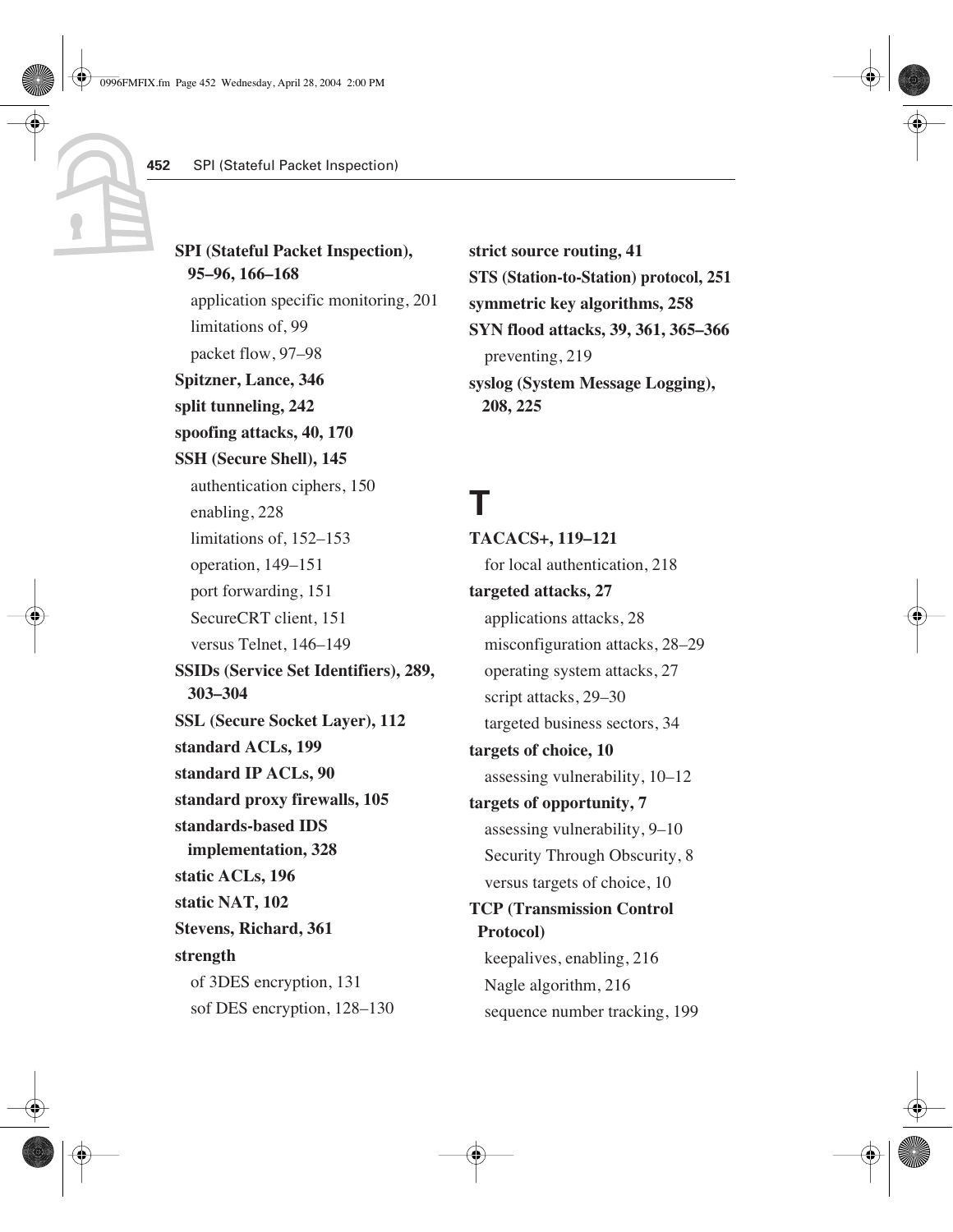**TCP Intercept, black hole routes, 224 TCP/IP model, 96 tear drop attacks, 40 teardrop attacks, 365 Telnet** ettercap, 148 Nagle congestion control algorithm, 216 versus SSH, 146–149 **TFTP, 220 third party agreements, 76 time stamping log messages, 216 time synchronization, NTP, 221 time zones, standardizing on routers, 220 tools** for hacking *AirSNORT, 282, 288, 297, 310, 313, 316–317 NetStumbler, 313–315 wireless packet sniffers, 315–316* NMAP, 19 **topology of Secure IOS Template, 215–228 traffic, rate limiting, 222 transport mode, 249 trust, 51**–54 **TTL (Time-To-Live) field, role in firewalking attacks, 366**

**tunnel mode (IPSec), 248 tunneling** IPSec, 139 L2TP, 139 *benefits of, 141 LAC, 142 network architecture, 142 operation, 142–143* PPTP, 136–137 *GRE, 136 limitations of, 138–139 versus L2TP, 140–141* VPNs, 247 **tweaking IDSs, 323**

# **U**

**UDP (User Datagram Protocol)** connection tracking on CBAC, 199 flooding, 39 **unauthorized access, preventing on WLANs, 301**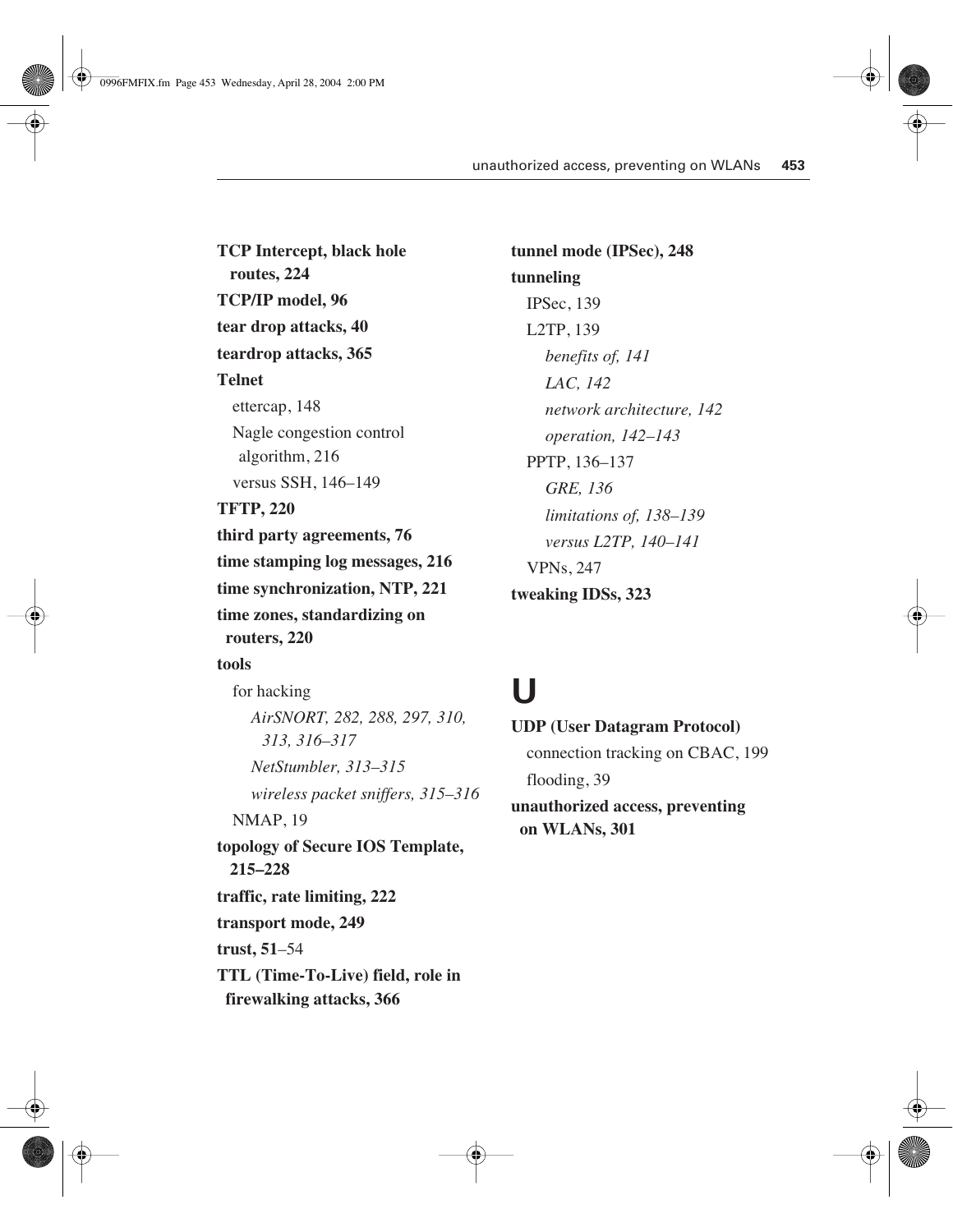# **V**

**VPNs, 201, 231, 236** AES, 232 configuring Cisco PIX Firewall for client access, 268–272 connection establishment phases, 255–258 encryption modes, 248 extranet, 238 goals of, 239–240 growth in marketplace, 232 implementation strategies, 240–242 IPSec, 243–245 *AH, 250 authentication, 246 data integrity, 246 ESP, 250 IKE, 252–253 ISAKMP, 250 transport mode, 249 tunnel mode, 248* ISAKMP, 254 island analogy, 233–235 manageability, 241 reliability, 242 remote access, 233, 237 SAs, 250–251 scalability, 236, 242

security policies, 70–71, 73–74 site-to-site, 237 *encapsulating protocol, 248 router configuration, 260–267* site-to-site VPNs, 233 split tunneling, 242 tunneling, 247 **vty ports, applying ACLs, 227 vulnerabilities** external, assessing, 369–370 internal, assessing, 367–369 of WANs *abuses by authorized users, 302 DoS attacks, 297–298 misconfigured APs, 300–302 rogue APs, 298–300 sniffing, 295, 297 WarChalkers, 287 WarDriving, 288–292 WarFlying, 292 WarSpamming, 292–293 WarSpying, 294* physical security, assessing, 371 procedural risk assessments, performing, 373 risk assessments, service providers, 374 **vulnerability scanners, 22, 374–376**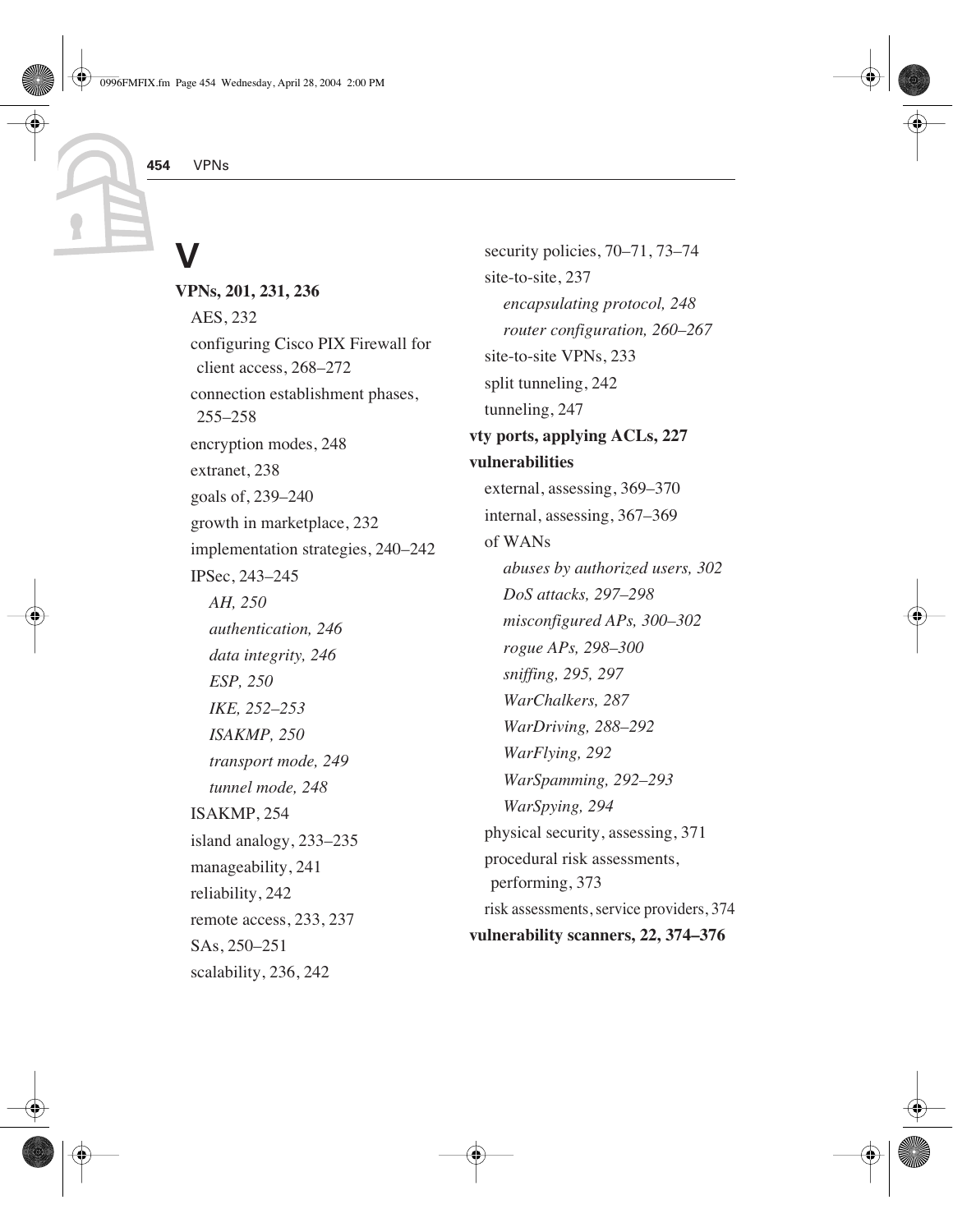### **W**

**WapChalking, 288 WAPs (wireless access points), 281 WarChalking, 286–287 WarDialing, 286 WarDriving, 288–292 WarFlying, 292 WarSpamming, 292–293 WarSpying, 294 wave guide antennas, 290–291 websites** INRGI, 214 sample security policies, 81–82 **WEP (Wireless Encryption Protocol), 302–306 WEPcrack, 317 WhatRoute, 17 Wi-Fi, 279 WinNuke, 40 wireless networking, 282 wireless packet sniffers, 315–316 WLANs, 277** ad-hoc, 283 antennas, 290–291 APs, associating, 304 bandwidth limitations, 285–286 benefits of, 280–281 distance limitations, 284

EAP, 307 *EAP-Cisco Wireless, 309 EAP-MD5, 308–309 EAP-TLS, 310 EAP-TTLS, 311* enhancing security, 311–312 hacking tools *AirSNORT, 282, 288, 297, 310, 313, 316–317 NetStumbler, 313–315 packet sniffers, 315–316* IEEE 802.11b standard, 278 IEEE 802.11g standard, 279 infrastructure, 283 MAC address filtering, 307 SSIDs, 289, 303–304 vulnerabilities of *abuses by authorized users, 302 DoS attacks, 297–298 misconfigured APs, 300–302 rogue APs, 298–300 sniffing, 295, 297 WarChalkers, 287 WarDriving, 288–292 WarFlying, 292 WarSpamming, 292–293 WarSpying, 294* WAPs, 281 WEP, 302–306 Wi-Fi, 279